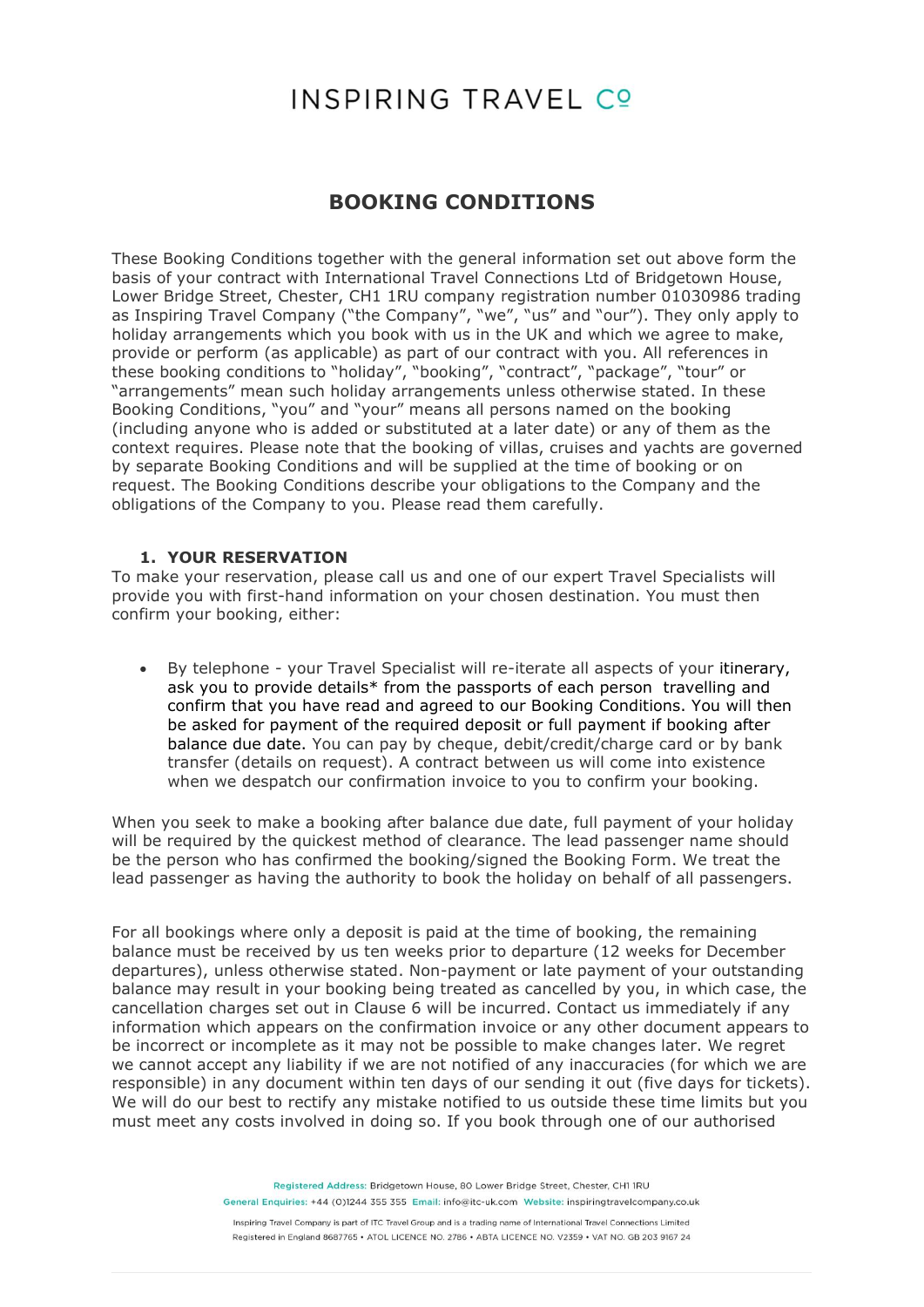travel agents, please note that all monies paid to your travel agent for a holiday which does not include any flights are at all times held by the travel agent on behalf of the Company.

For flight inclusive bookings, all monies paid to any authorised travel agent of ours for your holiday with us will be held on behalf of and for the benefit of the Trustees of the Air Travel Trust subject to the travel agent's obligation to pay such monies to us in accordance with our trading terms unless we fail. In the unlikely event of our financial failure, all monies then held by the travel agent or subsequently paid by you to the travel agent will be held by the agent on behalf of and for the benefit of the Trustees of the Air Travel Trust without any obligation on the agent to pay such monies to us.

\*Information required prior to flight check-in for some destinations.

## **2. PRICE POLICY**

We reserve the right to vary the price of unsold arrangements and to correct any errors of which we become aware at any time. Please check the up to date price when booking. You will be advised of the applicable price before your booking is confirmed.

1. A) Price Guarantee - The price of your holiday will be guaranteed and not subject to any surcharge if you pay in full at the time of booking. When full payment is received by International Travel Connections Ltd within seven days of the date shown on your confirmation invoice, we will guarantee that the price of your holiday will not change. B) Price Revision – When clause 2A) above does not apply then once the price of your chosen holiday has been confirmed at the time of booking, then subject to the correction of errors, we will only increase or decrease the price in the following circumstances. Price increases or decreases after booking will be passed on by way of a surcharge or refund. A surcharge or refund (as applicable) will be payable, subject to the conditions set out in this clause, in the event of any change in our transportation costs including the cost of fuel, dues, taxes or fees chargeable for services such as landing taxes, embarkation or disembarkation fees at ports and airports, tourist taxes and exchange rates mean that the price of your travel arrangements may change after you have booked.

Even in the above cases, only if the amount of any increase in our costs exceeds 2% of the total cost of your holiday (excluding any amendment charges) will we levy a surcharge. If any surcharge is greater than 8% of the cost of your holiday (excluding insurance premiums and any amendment charges), you will be entitled to cancel your booking and receive a full refund of all monies you have paid to us (except for any amendment charges) or alternatively purchase another holiday from us as referred to in clause 7 "Alterations and Cancellations by the Company". Although insurance (where purchased through us) does not form part of your contract with us or of any "package", we will consider an appropriate refund of any insurance premiums you have paid us if you can show you are unable to use/reuse or transfer your policy in the event of cancellation or purchase of an alternative holiday.

> Registered Address: Bridgetown House, 80 Lower Bridge Street, Chester, CH11RU General Enguiries: +44 (0)1244 355 355 Email: info@itc-uk.com Website: inspiringtravelcompany.co.uk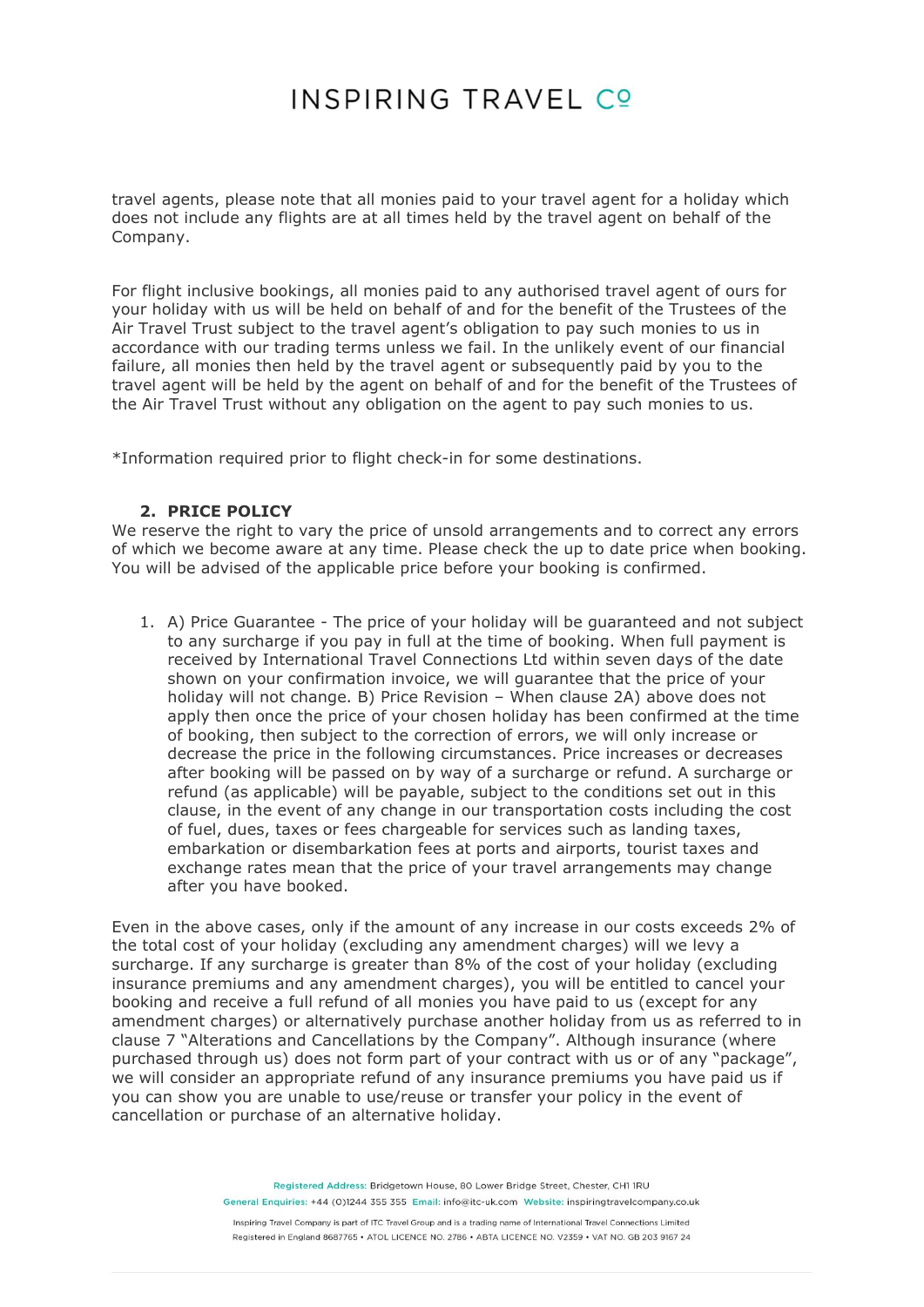Where applicable you have 14 days from the issue date printed on the surcharge invoice to tell us if you want to choose option b) or c) as set out in clause 7 below. If you do not tell us that you wish to choose either of these options within this period of time, we are entitled to assume that you do not wish to do so and will pay the surcharge. Any surcharge must be paid with the balance of the cost of the holiday or within 14 days of the issue date printed on the surcharge invoice, whichever is the later.

Please note that arrangements are not always purchased in local currency and some apparent changes have no impact on the price of your holiday due to contractual and other protection in place.

Where a refund is due, we will pay you the full amount of the decrease in our costs, for the reasons stated above.

We promise not to levy a surcharge within 20 days of departure. No refund will be payable during this period either.

## **3. INSURANCE**

We believe that it is essential to take out comprehensive travel insurance when you go on holiday and we strongly recommend that to do so is in your interests and those of your family.

We also ask that you provide us with the details of your insurer, the policy number and the emergency contact details to assist you in the event of an accident or emergency abroad. It will be necessary for you to comply with the requirements of the policy in the event of a potential claim; e.g. reporting a theft to the local police. Please read your policy details carefully and take them with you on holiday. It is your responsibility to ensure that the insurance cover you purchase is suitable and adequate for your particular needs. We do not check alternative insurance policies.

## **4. BROCHURE & WEBSITE ACCURACY**

The descriptions in our brochures and on our websites may be prepared many months in advance but is believed correct to the best of our knowledge at the time of printing or publication.

The availability of services and amenities may be affected by local conditions, such as inclement weather or the season. Suppliers of accommodation, transport and recreational facilities can make changes with no advance notice to us. When we become aware of any significant changes, we will advise you or your travel agent at the time of booking or, if after booking, as soon as possible before departure. The provisions of clause 7 will apply when a significant change is notified after the booking.

## **5. PROVISION OF TRANSPORT & ACCOMMODATION**

Registered Address: Bridgetown House, 80 Lower Bridge Street, Chester, CH11RU General Enquiries: +44 (0)1244 355 355 Email: info@itc-uk.com Website: inspiringtravelcompany.co.uk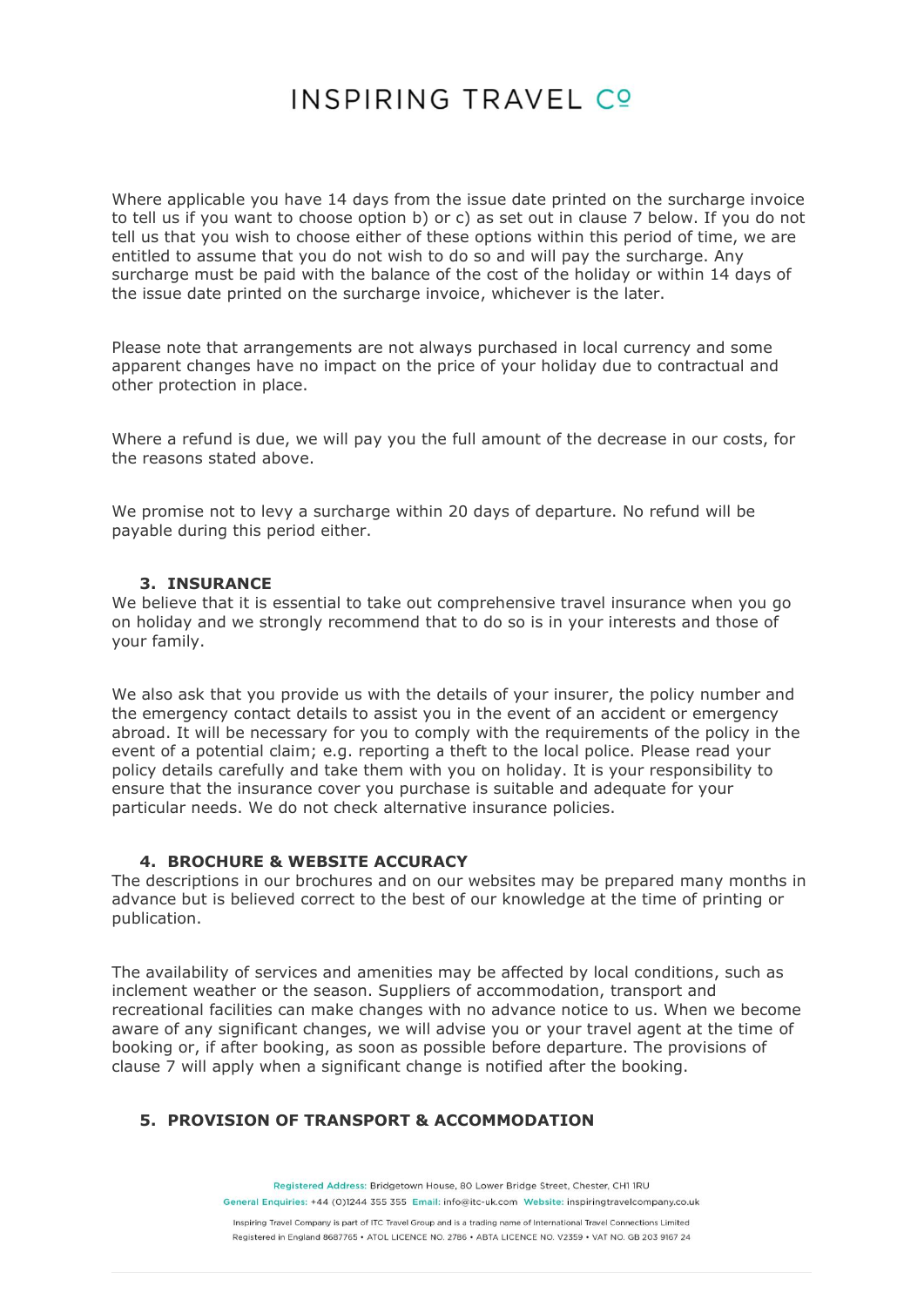The various carriers who provide transport as described in our brochure and on our website have their own terms and conditions. International and sometimes national travel is subject to international conventions and regulations (such as EU regulations). The carriers' terms and conditions may limit and/or exclude the supplier's liability to you, usually in accordance with applicable international conventions or regulations. For more information on these, see Clause 10(ii)f). Air travel is also subject to the operational decisions of air carriers and of airports, which may result in delays, aircraft being diverted or schedule changes over which the Company has no control. The Company can provide you with copies of all relevant conventions, regulations and conditions upon request. In accordance with EU Regulation 2111/2005 we are required to advise you of the actual carrier(s) (or, if the actual carrier(s) is not known, the likely carrier(s)) that will operate your flight(s) (including any connecting flight or transfer) at the time of booking.

Where we are only able to inform you of the likely carrier(s) at the time of booking, we will inform you of the identity of the actual carrier(s) as soon as we become aware of this. Any change to the operating carrier(s) after your booking has been confirmed will be notified to you as soon as possible. Due to the flexible itineraries that we offer, we are not in a position to state these facts in our brochure and on our website. Any changes to the actual airline after you have received your tickets will be notified to you as soon as possible and in all cases at check-in or at the boarding gate. Due to the nature of the airline business, on rare occasions flight delays regrettably do happen. In such an event, while we will work with the airline to ensure any delay is a short and comfortable as possible, it remains the airlines responsibility to look after you. Depending on the length and cause of the delay, meals and accommodation and/ or compensation may be available. See Airline Delays and Passenger Rights in the general information above. Our brochure and website detail our sole responsibility. They are not published on behalf of and do not commit any independent organisations/carriers whose services are featured in it.

### **6. ALTERATIONS AND CANCELLATIONS BY YOU**

(i) Should you wish to make any changes to your confirmed booking, you must notify as soon as possible. Whilst we will endeavour to assist, we cannot guarantee we will be able to meet any such requests. Where we can, we won't charge you unless we are charged by a supplier. You should be aware that costs to amend could increase the closer to the departure date that changes are made, and you should contact us as soon as possible. Note: Certain travel arrangements may not be changeable after a reservation has been made and any alteration request could incur a cancellation charge of up to 100% of that part of the arrangements.

If any member of your party is prevented from travelling, the person(s) concerned may transfer their place to someone else (introduced by you) providing we are notified not less than two weeks before departure.

Where a transfer to a person of your choice can be made, all costs and charges incurred by us and/or incurred or imposed by any of our suppliers as a result, must be paid before the transfer can be effected. Any overdue balance payment must also be

> Registered Address: Bridgetown House, 80 Lower Bridge Street, Chester, CH11RU General Enguiries: +44 (0)1244 355 355 Email: info@itc-uk.com Website: inspiringtravelcompany.co.uk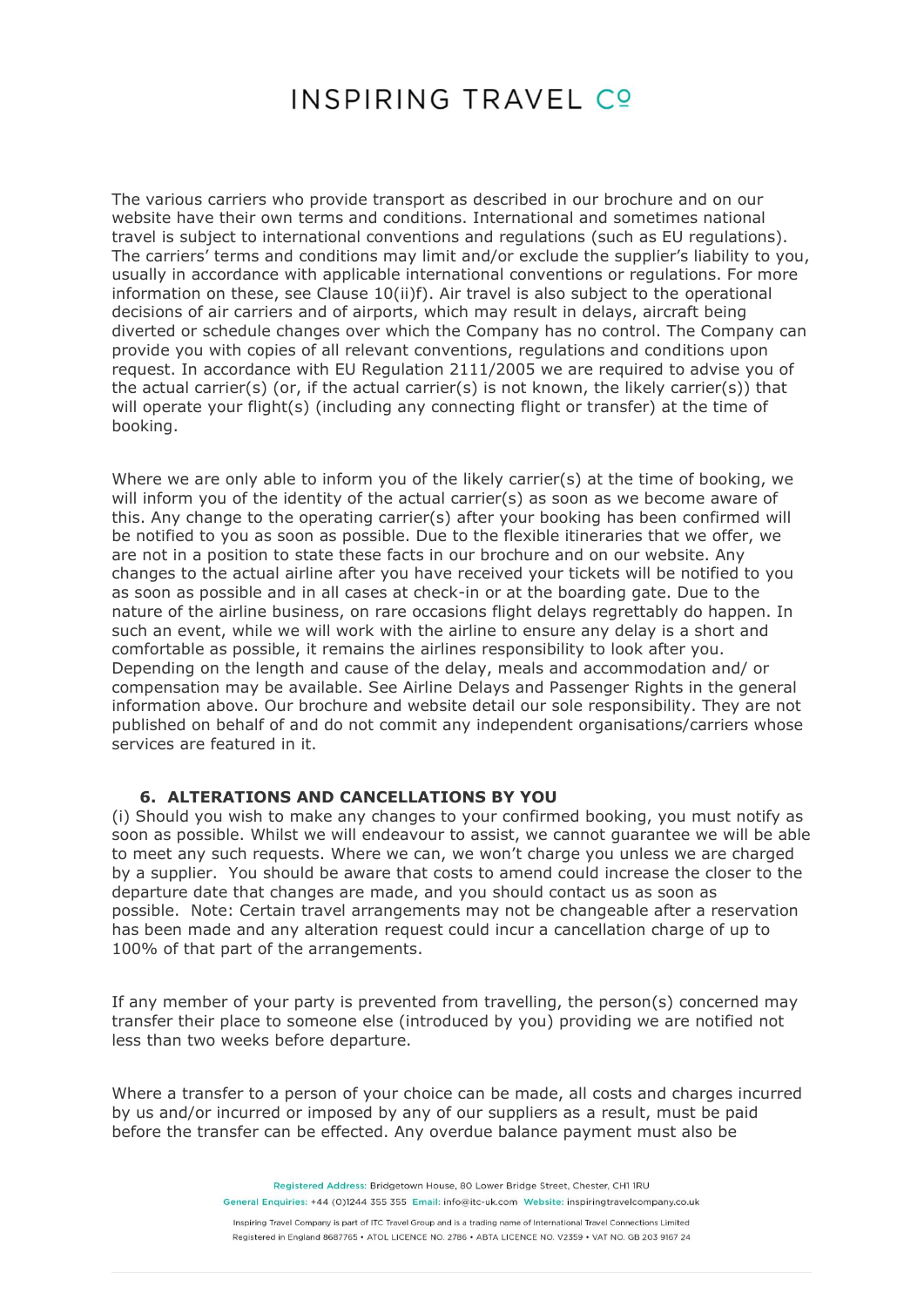received. For flight inclusive bookings, you must pay the charges levied by the airline concerned. As most airlines do not permit name changes after tickets have been issued for any reason, these charges are likely to be the full cost of the flight.

(ii) Should you or any member of your party need to cancel your holiday, the lead person who made the booking and/or signed the Booking Form must immediately advise us in writing. Your notice of cancellation will only be effective when it is received by us in writing. As we incur costs from the time we accept your booking the following cancellation charges will be payable. Where the cancellation charge is shown as a percentage, this is calculated on the basis of the total invoice cost payable excluding amendment charges, which are not refundable. Please note that when part cancellations occur, the amount payable by the rest of the party may increase.

PERIOD BEFORE DEPARTURE CANCELLATION FEE PER PERSON

## OVER 70 DAYS LOSS OF DEPOSIT\*\*\*

43 – 70 DAYS 40% OF HOLIDAY PRICE\*

42 – 31 DAYS 60% OF HOLIDAY PRICE\*

30 – 15 DAYS 80% OF HOLIDAY PRICE\*

14 – 0 DAYS 100% OF HOLIDAY PRICE

\* Please note that cancellation terms for the following destinations are different; India, Latin America, USA ranch holidays and African itineraries, and 100% cancellation charges will apply within 31 days prior to departure.

\*\*\*Bookings on some airlines and hotels during the peak season will have varying cancellation charges and therefore the fees shown above will not apply. The charges will be calculated and advised to you at the time of cancellation.

### **7. ALTERATIONS & CANCELLATIONS BY THE COMPANY**

Occasionally, we have to make changes to and correct any errors in brochures, websites, and other material published by us, both before and after bookings have been confirmed and cancel confirmed bookings. We must reserve the right to do so.

However, we will not cancel your holiday unless you fail to make full payment on time, we are forced to do so as a result of circumstances outside our control we are forced to do so as a result of circumstances outside our control or minimum numbers apply.

> Registered Address: Bridgetown House, 80 Lower Bridge Street, Chester, CH11RU General Enguiries: +44 (0)1244 355 355 Email: info@itc-uk.com Website: inspiringtravelcompany.co.uk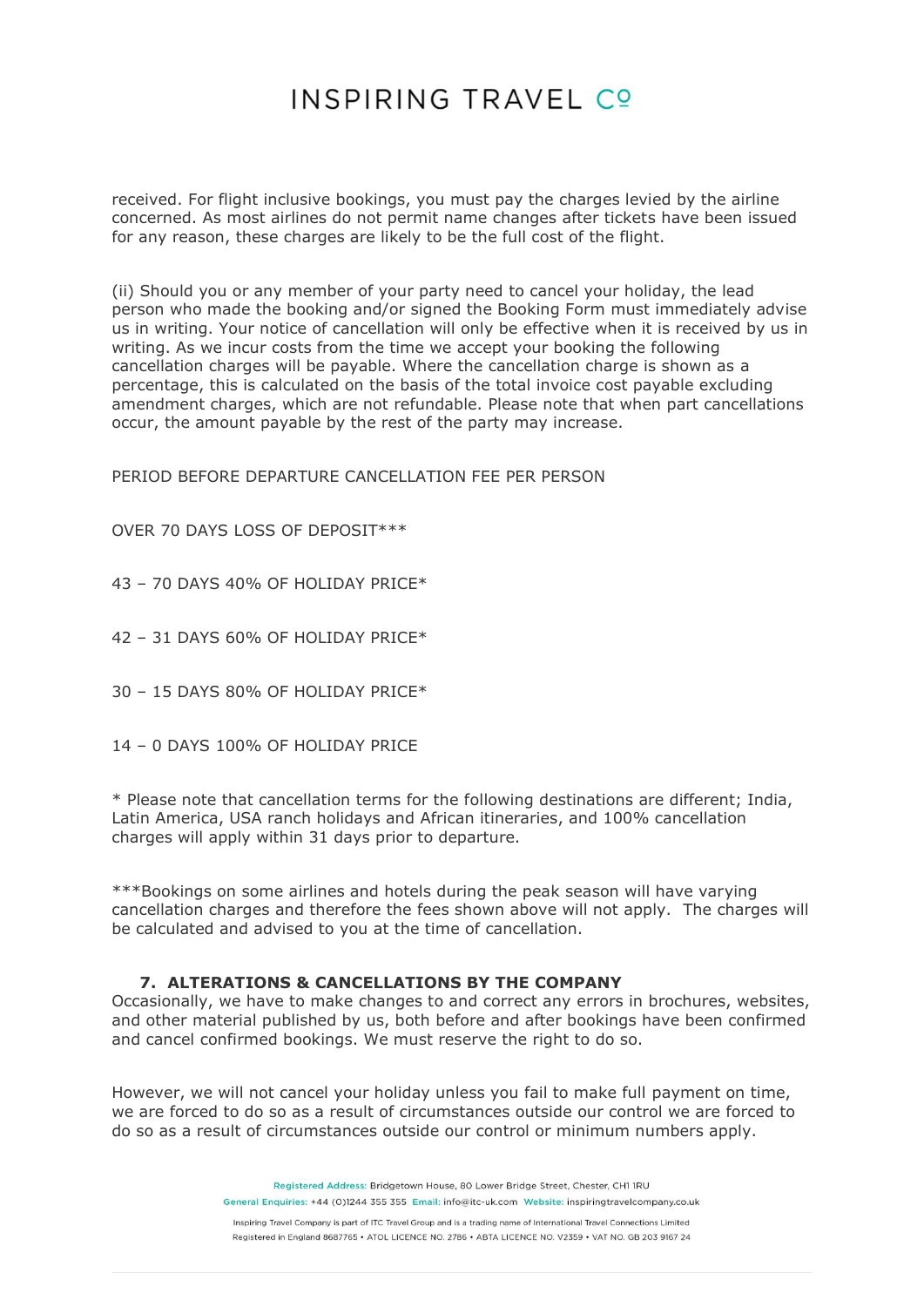Certain holidays are subject to minimum numbers. We will advise you at least 56 days (30 days in the case of Sports Tours) before departure where we are unable to operate the holiday because the required minimum number has not been reached. In this case, you will be offered the options shown below.

Most changes we have to make are minor. Sometimes, we have to make a 'significant change'. Significant changes include the following when made before departure:

- A change of accommodation to that of a lower price or standard for the whole or a major part of the time you are away
- A change of accommodation area for the whole or a major part of the time you are away
- A change of departure time of any transport which forms part of your holiday arrangements by more than 12 hours
- A change of the overall length of the holiday by more than 12 hours
- A change of the UK departure airport to one that is inconvenient for you. If we become aware of a significant change or we have to cancel the booking before departure, you or your travel agent will be notified as soon as is practically possible. You will then be offered the following options of: a) Accepting the changed arrangements as notified to you, or
- 1. b) Purchasing an alternative holiday from us, of a similar standard to that originally booked if available.

We will offer you at least one alternative holiday of equivalent or higher standard for which you will not be asked to pay any more than the price of the original holiday. If this holiday is in fact cheaper than the original one, we will refund the price difference. If you do not wish to accept the holiday we specifically offer you, you may choose any of our other available holidays. You must pay the applicable price of any such holiday. This will mean you are paying more if it is more expensive or receiving a refund if it is cheaper, or c) Cancelling your holiday and receiving a full refund of all monies you have paid to us.

In addition, if we have to cancel or make a significant change after the date you are obliged to pay the balance of your holiday cost, we will pay you reasonable compensation subject to evidence of provable loss/losses if appropriate, subject to the following exceptions: Compensation will not be payable and no liability, beyond offering the above mentioned choices where applicable, can be accepted where

(1) we are forced to cancel or make a change as a result of unusual and unforeseeable circumstances beyond our control, the consequences of which we could not have avoided

> Registered Address: Bridgetown House, 80 Lower Bridge Street, Chester, CH11RU General Enguiries: +44 (0)1244 355 355 Email: info@itc-uk.com Website: inspiringtravelcompany.co.uk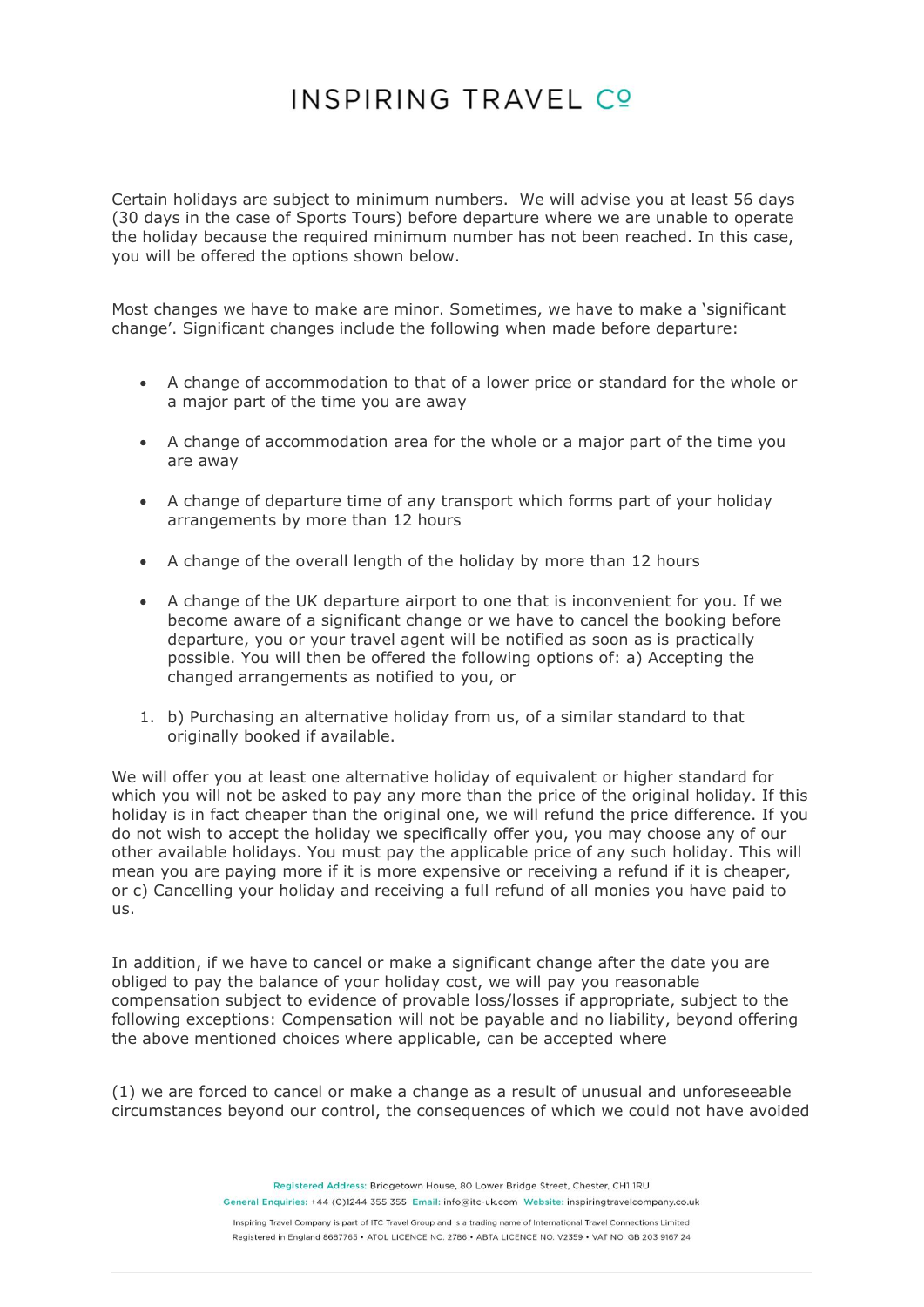even with all due care or (2) we have to cancel because the minimum number of bookings necessary for us to operate the holiday has not been reached (see above).

No compensation will be payable and the above options will not be available if we cancel as a result of your failure to comply with any requirement of these booking conditions entitling us to cancel (such as paying on time) or where a change is a minor one.

A minor change is any change which is not significant.

For touring holidays, it may be necessary to make changes to the accommodation, routing or order of the itinerary. Unless the holiday is significantly altered as a result, any such change will not be treated as a significant change. Very rarely, we may be forced by "force majeure" (see Clause 8) to change or terminate your holiday after departure but before the scheduled end of your time away. This is extremely unlikely but if this situation does occur, we regret we will be unable to make any refunds (unless we obtain any refunds from our suppliers), pay you any compensation or meet any costs or expenses you incur as a result.

EVENT CANCELLATION: Occasionally, advertised events are cancelled by the organisers and often at short notice. Such cancellation will not constitute a significant change to, or the cancellation of, your holiday arrangements even though we have pre-booked tickets for you.

### **8. FORCE MAJEURE**

Except where otherwise expressly stated in these Booking Conditions, we regret we cannot accept any liability or pay any compensation where the performance or prompt performance of our contractual obligations is prevented or affected by or you otherwise suffer any damage, loss or expense of any nature as a result of "force majeure". In these Booking Conditions, "force majeure" means any event that we or the supplier of the service(s) in question could not, even with all due care, foresee or avoid. Such events may include but are not limited to (and whether actual or threatened) war, riot, civil disobedience or strife, terrorist activity, industrial dispute, natural disaster, adverse weather conditions, adverse flooding, fire, unavoidable technical problems with transport and all similar events outside our control. Advice from the Foreign Office against all travel or all but essential travel to a particular country or area will generally be regarded as 'force majeure'. FCO travel advice appears on their website.

www.fco.gov.uk/knowbeforeyougo which you are recommended to consult before booking and in good time before departure.

#### **9. SPECIAL REQUESTS**

Any special request must be advised in writing well in advance of departure. We will make every reasonable effort to make the arrangements. We do not however, have any legal liability to you in the event that we or a third party is unable to comply with your special requests. Confirmation that a special request has been noted or passed on to the supplier or the inclusion of the special request on your confirmation invoice or any other

> Registered Address: Bridgetown House, 80 Lower Bridge Street, Chester, CH11RU General Enguiries: +44 (0)1244 355 355 Email: info@itc-uk.com Website: inspiringtravelcompany.co.uk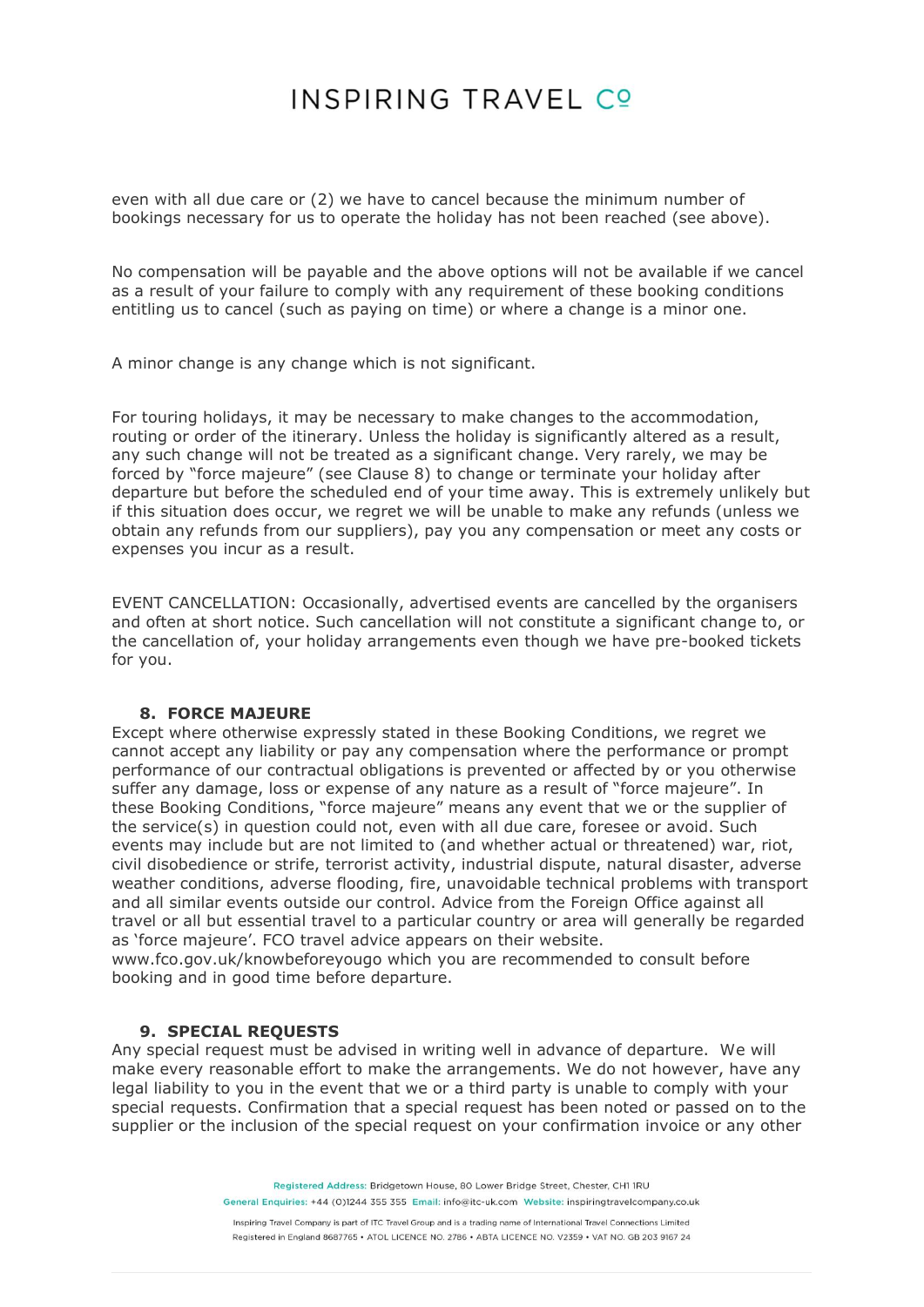documentation is not confirmation that the request will be met. Unless and until specifically confirmed, all special requests are subject to availability. For your own protection, you should obtain confirmation in writing that a special request will be complied (where it is possible to give this) where it is important to you. You will not be entitled to cancel (without paying our normal cancellation charges) if we are unable to comply with your special request. We regret that we cannot accept any conditional booking (i.e.any booking that is specified to be conditional upon the fulfilment of a particular request).

## **10.LIABILITY**

(i) You to the Company:

(a) It is your responsibility to arrive at places stated at the correct times and to reconfirm your return flight and departure times. The Company has no liability whatsoever to you for your failure to do so.

(b) You must act and behave in a reasonable and responsible manner toward any other person you meet in the course of your travel arrangements.

If in our reasonable opinion or in the reasonable opinion of any other person in authority, you behave in such a way as to cause or be likely to cause danger, upset or distress to any third party or damage to property, we are entitled, without prior notice, to terminate the holiday of the person(s) concerned. In this situation, the person(s) concerned will be required to leave the accommodation or other service. We will have no further responsibility toward such person(s) including any return travel arrangements. No refunds will be made and we will not pay any expenses or costs incurred as a result of the termination.

(c) You accept responsibility for any damage or loss caused by you. Full payment for any such damage or loss (reasonably estimated if not precisely known) must be made direct to the accommodation owner or manager or other supplier or to us as soon as possible. If the actual cost of the loss or damage exceeds the amount paid where estimated, you must pay the difference once known. If the actual cost is less than the amount paid, the difference will be refunded. You will also be responsible for meeting any claims subsequently made against us and all costs incurred by us (including our own and the other party's full legal costs) as a result of your actions. You should ensure you have appropriate travel insurance to protect you if this situation arises.

(ii) The Company to You:

1. a) We promise to make sure that the holiday arrangements we have agreed to make, perform or provide as applicable as part of our contract with you are made, performed or provided with reasonable skill and care. This means that, subject to these booking conditions, we will accept responsibility if, for example,

> Registered Address: Bridgetown House, 80 Lower Bridge Street, Chester, CH11RU General Enguiries: +44 (0)1244 355 355 Email: info@itc-uk.com Website: inspiringtravelcompany.co.uk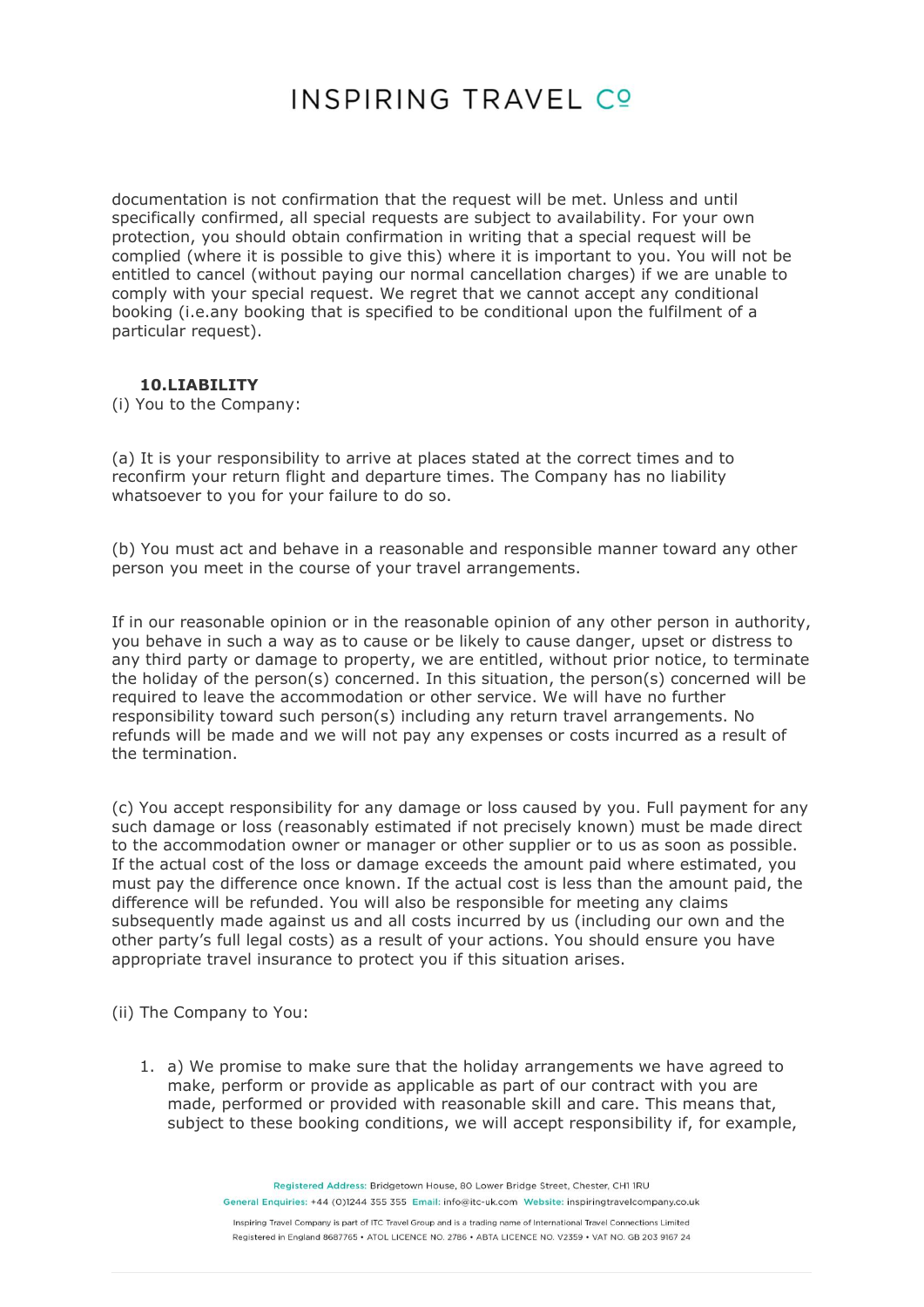you suffer death or personal injury or your contracted holiday arrangements are not provided as promised or prove deficient as a result of the failure of ourselves, our employees, agents or suppliers to use reasonable skill and care in making, performing or providing, as applicable, your contracted holiday arrangements. Please note, it is your responsibility to show that reasonable skill and care has not been used if you wish to make a claim against us. In addition, we will only be responsible for what our employees, agents and suppliers do or do not do if they were at the time acting within the course of their employment (for employees) or carrying out work we had asked them to do (for agents and suppliers).

- 1. b) We will not be responsible for any injury, illness, death, loss (including loss of enjoyment or possessions), damage, expense, cost or other sum or claim of any description whatsoever which results from any of the following: - the act(s) and/or omission(s) of the person(s) affected or any member(s) of their party or the  $act(s)$  and/or omission(s) of a third party not connected with the provision of your holiday and which were unforeseeable or unavoidable or 'force majeure' as defined in clause 8 above
- 2. c) Please note we cannot accept responsibility for any services which do not form part of our contract. This includes, for example, any additional services or facilities which your hotel or any other supplier agrees to provide for you where the services or facilities are not advertised by us and we have not agreed to arrange them as part of our contract and any excursion you purchase in resort.

Please also see Clause 11. In addition, regardless of any wording used by us on our website, in any advertising material or elsewhere, we only promise to use reasonable skill and care as set out above and we do not have any greater or different liability to you.

- 1. d) The promises we make to you about the services we have agreed to provide or arrange as part of our contract - and the laws and regulations of the country in which your claim or complaint occurred - will be used as the basis for deciding whether the services in question had been properly provided. If the particular services which gave rise to the claim or complaint complied with local laws and regulations applicable to those services at the time, the services will be treated as having been properly provided. This will be the case even if the services did not comply with the laws and regulations of the UK which would have applied had those services been provided in the UK. The exception to this is where the claim or complaint concerns the absence of a safety feature which might lead a reasonable holiday maker to refuse to take the holiday in question. Please note, however, our obligation is to exercise reasonable skill and care as referred to in clause 10(ii)a). We do not make any representation or commitment that all services will comply with applicable local laws and regulations and failure to comply does not automatically mean we have not exercised reasonable skill and care.
- 1. e) As set out in these booking conditions, we limit the maximum amount we may have to pay you for any claims you may make against us. Where we are found liable for loss of and/or damage to any luggage or personal possessions (including money), the maximum amount we will have to pay you is £250 per person

Registered Address: Bridgetown House, 80 Lower Bridge Street, Chester, CH11RU General Enguiries: +44 (0)1244 355 355 Email: info@itc-uk.com Website: inspiringtravelcompany.co.uk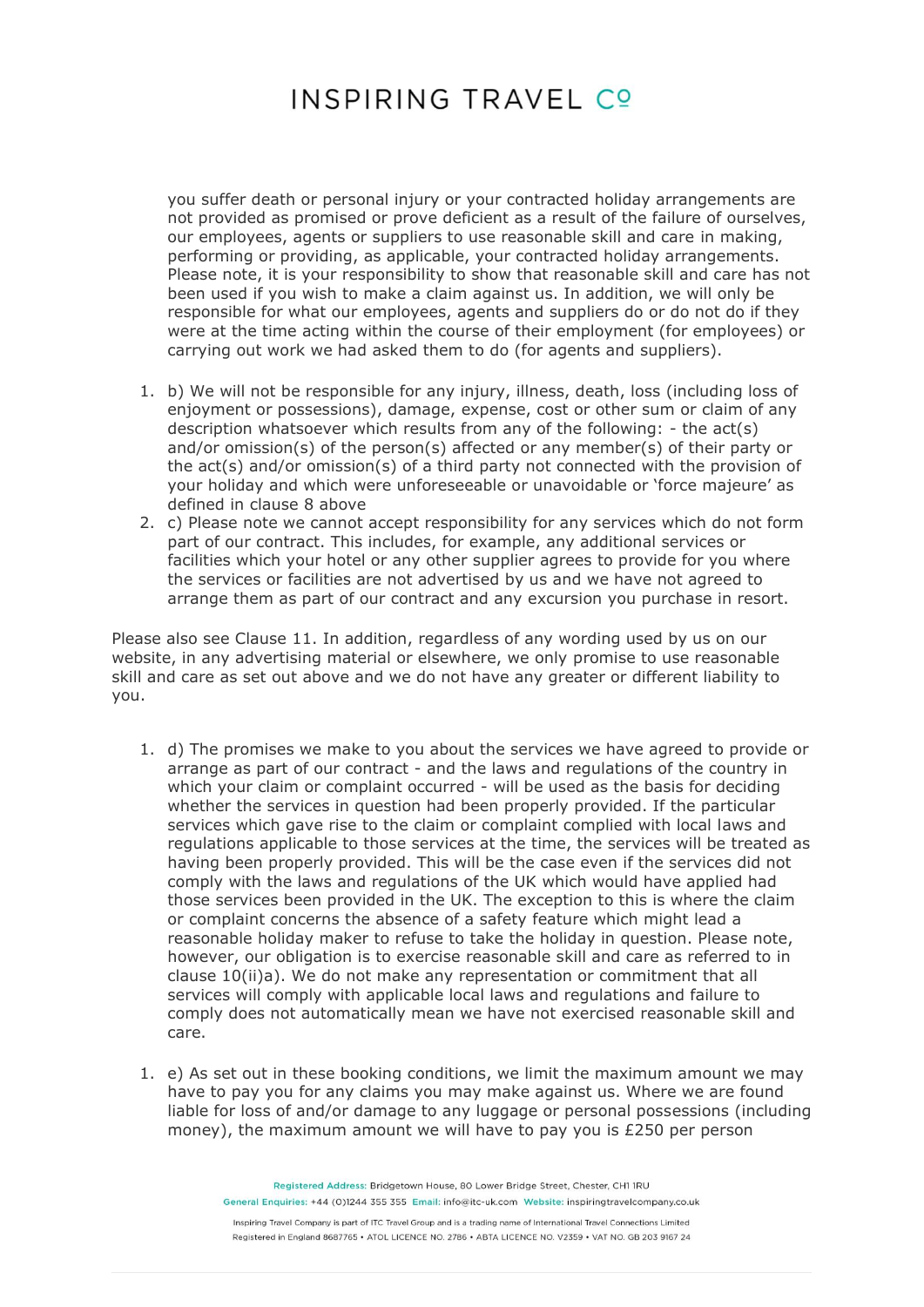affected unless a lower limitation applies to your claim under Clause 10(ii) f) below. You must ensure you have appropriate travel insurance to protect your personal belongings. For all other claims which do not involve death or personal injury, if we are found liable to you on any basis the maximum amount we will have to pay you is twice the price (excluding insurance premiums and amendment charges) paid by or on behalf of the person(s) affected in total unless a lower limitation applies to your claim under Clause 10(ii)f) below. This maximum amount will only be payable where everything has gone wrong and you have not received any benefit at all from your holiday.

1. f) Where any claim or part of a claim (including those involving death or personal injury) concerns or is based on any travel arrangements (including the process of getting on and/or off the transport concerned) provided by any air, sea or rail carrier to which any international convention or EU regulation applies, the maximum amount of compensation we will have to pay you will be limited. The most we will have to pay you for that claim or that part of a claim if we are found liable to you on any basis is the most the carrier concerned would have to pay under the international convention or regulation which applies to the travel arrangements in question (for example, the Warsaw Convention as amended or un-amended and the Montreal Convention for international travel by air and/or for airlines with an operating licence granted by an EU country, the EC Regulation on Air Carrier Liability No 889/2002 for national and international travel by air, the Athens Convention for international travel by sea (as amended by the 2002 Protocol with effect from 31st December 2012) and COTIF, the Convention on International Travel by Rail).

Please note: where a carrier would not be obliged to make any payment to you under the applicable international convention or regulation in respect of a claim or part of a claim, we similarly are not obliged to make a payment to you for that claim or part of the claim. When making any payment, we are entitled to deduct any money which you have received or are entitled to receive from the carrier for the complaint or claim in question. Copies of the applicable international conventions and regulations are available from us on request.

1. g) Please note, we cannot accept any liability for any damage, loss, expense or other sum(s) of any description

(1) which on the basis of the information given to us by you concerning your booking prior to our accepting it, we could not have foreseen you would suffer or incur if we breached our contract with you or

(2) which did not result from any breach of contract or other fault by ourselves or our employees or, where we are responsible for them, our suppliers. Additionally we cannot accept liability for any business losses.

## **11.EXCURSIONS AND ACTIVITIES**

Registered Address: Bridgetown House, 80 Lower Bridge Street, Chester, CH11RU General Enguiries: +44 (0)1244 355 355 Email: info@itc-uk.com Website: inspiringtravelcompany.co.uk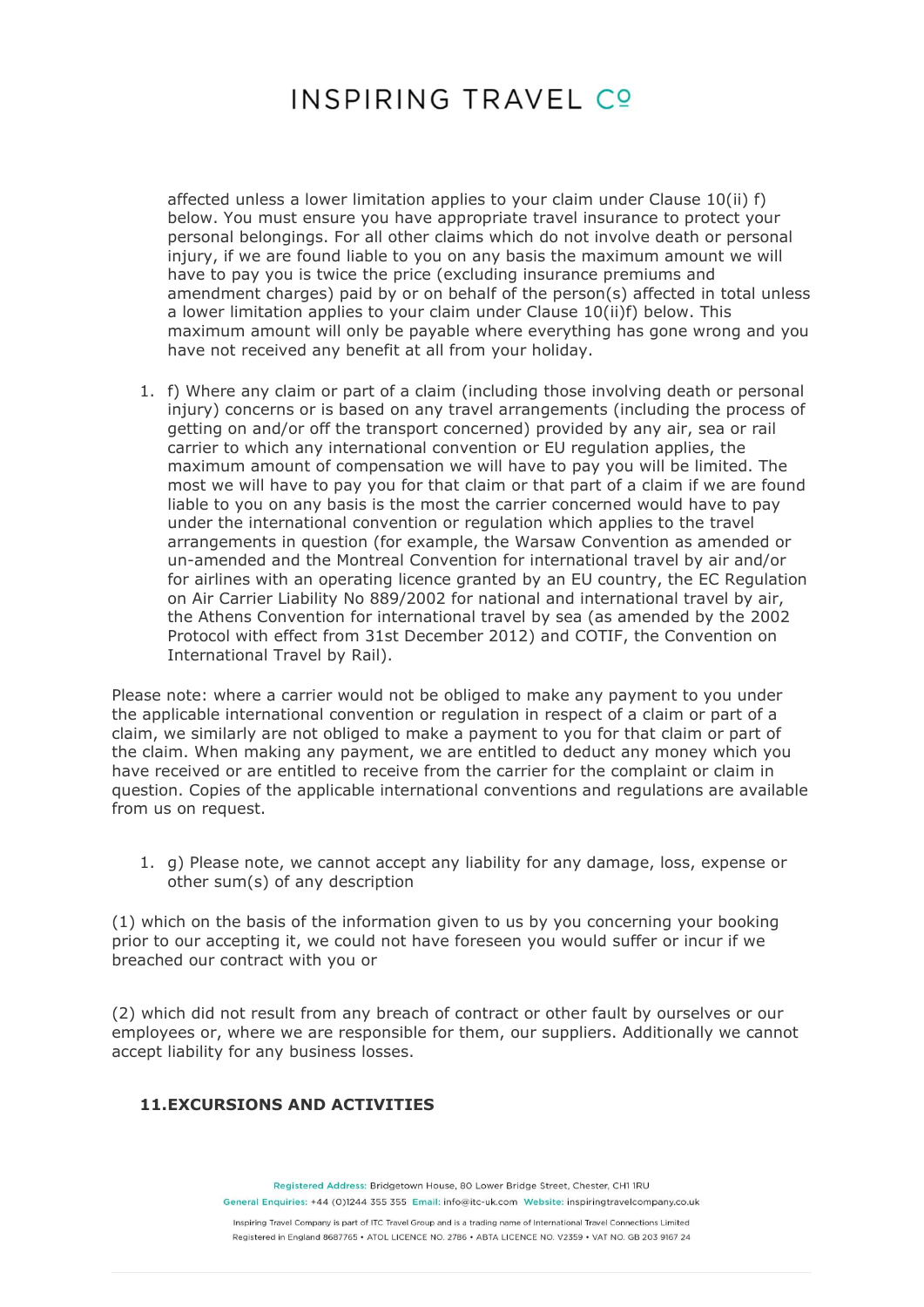We may provide you with information (before departure and/or when you are on holiday) about activities and excursions which are available in the area you are visiting. We have no involvement in any such activities or excursions which are neither run, supervised, controlled nor endorsed in any way by us. They are provided by local operators or other third parties who are entirely independent of us. They do not form any part of your contract with us even where we suggest particular operators/other third parties and/or assist you in booking such activities or excursions in any way. We cannot accept any liability on any basis in relation to such activities or excursions and the acceptance of liability contained in Clause 10(ii)a) will not apply to them. We do not however exclude liability for the negligence of ourselves or our employees resulting in your death or personal injury. We cannot guarantee accuracy at all times of information given in relation to such activities or excursions or about the area you are visiting generally or that any particular excursion or activity which does not form part of our contract will take place as these services are not under our control.

## **12.DATA PROTECTION**

In order to process your booking and to ensure that your travel arrangements run smoothly and meet your requirements, we \*(and your travel agent) need to use the information you provide such as name, address, personal information including any special needs/dietary requirements, etc. We take appropriate technical and organisational measures which are intended to prevent unauthorised or unlawful processing of personal data and accidental loss or destruction of, or damage to, personal data.

We are required to pass the information on to the relevant suppliers of your travel arrangements such as airlines, hotels and transport companies. The information may be required by and provided to security or credit checking companies, financial institutions, public authorities such as customs, border control and immigration if required by them, or as required by law.

Your personal data may be stored, used and otherwise processed within the UK and/or any other country/ies of the European Economic Area (EEA). EEA countries are all member states of the European Union together with Norway, Iceland and Liechtenstein. We may also store, use or otherwise process personal data outside the EEA. Data protection laws may not be as strong outside the EEA as they are in the EEA. .Personal data will not be transferred to a country outside the EEA unless (1) the country to which it is transferred is one which the European Commission considers to provide an adequate level of data protection or (2) the personal data is transferred to a United States company which has signed up to the Safe Harbour scheme or (3) the personal data is transferred to a company which is required by our contract with them only to deal with the data in accordance with our instructions and to maintain appropriate security to protect the personal data which we are satisfied they have or (4) We are obliged to provide the personal data to a government / public authority in order to provide your holiday. We will not, however, pass any information onto any person who is not responsible for part of your travel arrangements or as we are legally obliged to do.

> Registered Address: Bridgetown House, 80 Lower Bridge Street, Chester, CH11RU General Enguiries: +44 (0)1244 355 355 Email: info@itc-uk.com Website: inspiringtravelcompany.co.uk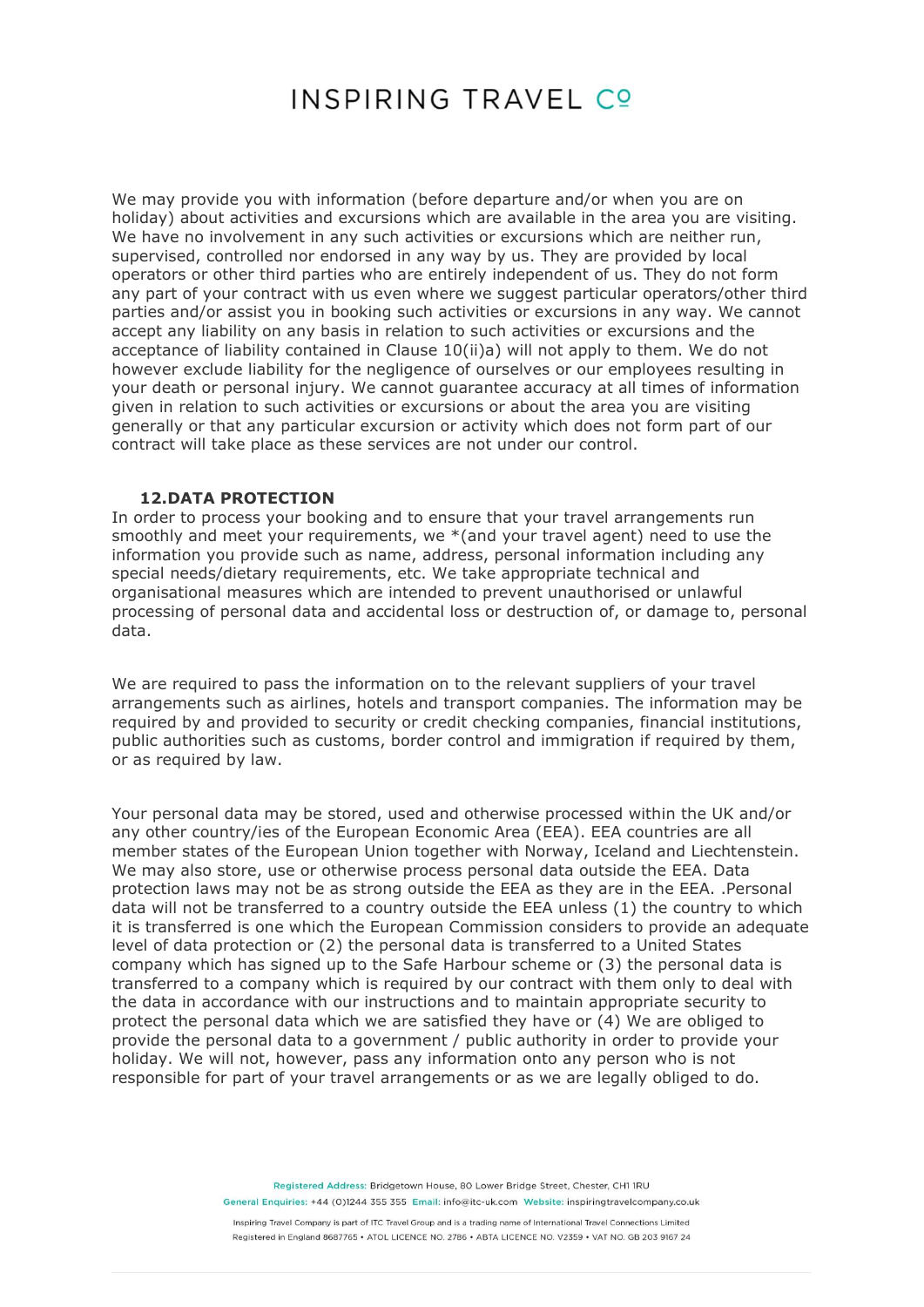This applies to any sensitive information that you give to us such as details of any disabilities, or dietary/ religious requirements. If we cannot pass this information to the relevant suppliers, (whether in the EEA or not), we cannot confirm your booking. In making this booking, you consent to this information being passed on to the relevant persons. If you have booked using our online system, please ensure that you have read our Privacy Policy.

If you would like a copy of some or all of your personal information, please email or write to us at the following address data@itc-uk.com, or to our Marketing Department, ITC Travel Group Ltd, Bridgetown House, Lower Bridge Street, Chester, CH1 1RU. We will endeavour to ensure your personal information is accurate and up to date and you may contact us to correct or remove information you think is inaccurate.

## **13.COMPLAINTS AND ABTA ARBITRATION**

Whilst we aim to ensure that your holiday runs smoothly, there may be times when it does not. Please follow the complaints procedure below to minimise inconvenience to all parties:

- 1. Any complaint should be reported immediately and directly to the supplier and, as soon as possible, to our local representative (where applicable). If you fail to follow this simple procedure, your right to claim compensation may be affected, as we will have been deprived of the opportunity to investigate and rectify the problem.
- 2. In the unlikely event that neither our representative nor our supplier is able to resolve the matter to your complete satisfaction, please telephone, fax or e-mail the details of your complaint during your holiday to International Travel Connections Ltd in Chester on Tel +44(0)1244 355 400, Fax +44(0)1244 355 419, E-mail Clientfeedback@itc-uk.com. Any costs incurred in doing so will be fully refunded.
- 3. Once in receipt of a complaint, we will react swiftly to resolve the matter. Our aim is to rectify any shortcomings immediately, so that you can fully enjoy the remainder of your holiday. If you still have cause for complaint on your return to the UK, you are required to seek satisfaction by writing to the Company within 28 days of the end of your holiday and providing full details of the holiday and the reason for dissatisfaction.

Disputes arising out of, or in connection with your booking which cannot be amicably settled may be referred to arbitration if you so wish under a special scheme arranged by ABTA Ltd and administered independently. The scheme provides for a simple and inexpensive method of arbitration on documents alone with restricted liability on the customer in respect of costs. Full details will be provided on request or can be obtained from the ABTA website (www.abta.com). Your application for arbitration and other required documents must be received by ABTA within 18 months of your return from the holiday. Outside this time limit arbitration under the scheme may still be available if we agree, although the ABTA Code does not require such agreement. Where we act as

> Registered Address: Bridgetown House, 80 Lower Bridge Street, Chester, CH11RU General Enguiries: +44 (0)1244 355 355 Email: info@itc-uk.com Website: inspiringtravelcompany.co.uk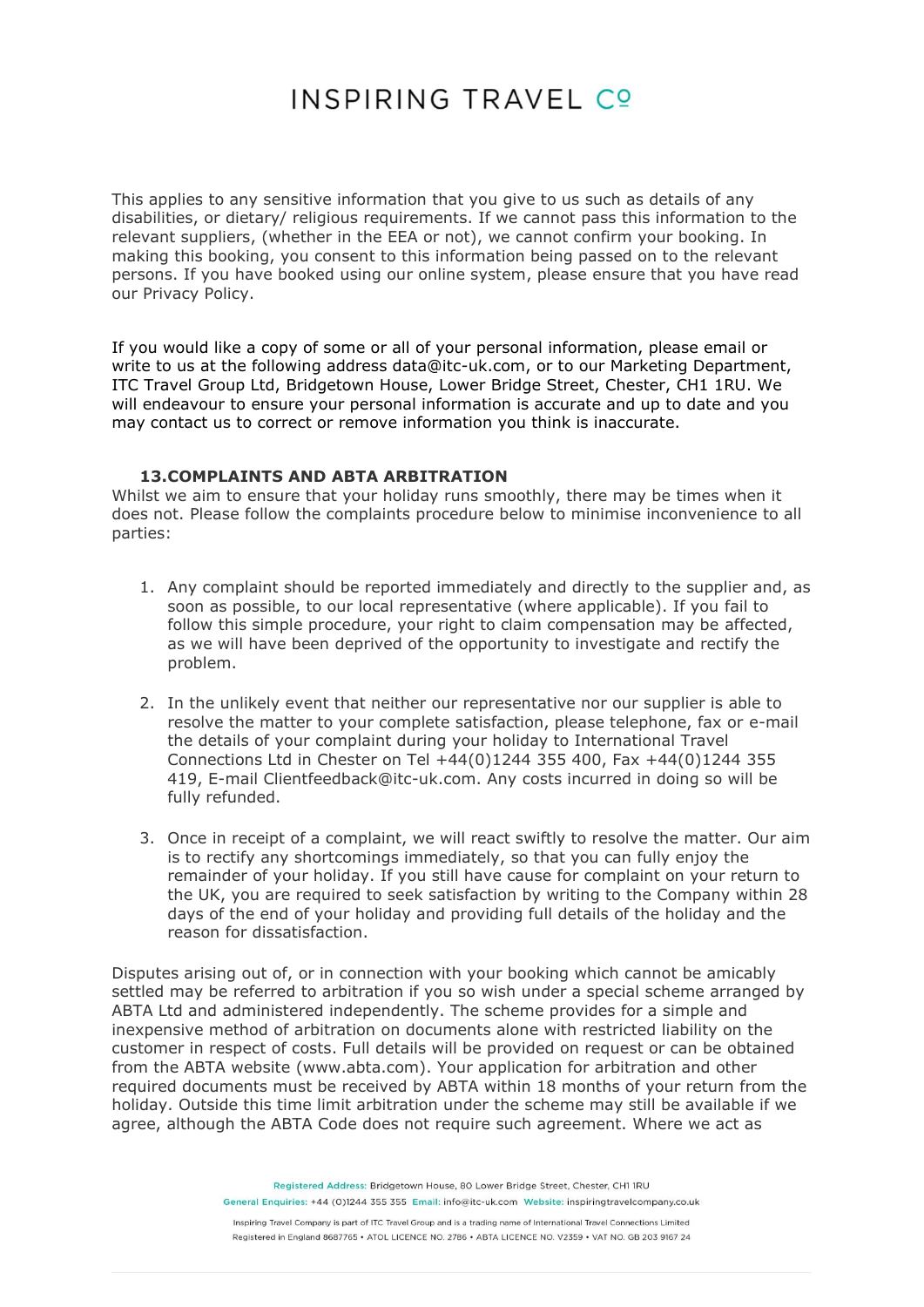agent, please bear in mind that your contract is with the supplier of the arrangements concerned. Unless the supplier is also a member of ABTA, only disputes relating to our actions as agent can be dealt with by the arbitration scheme or mediation procedure and not complaints about the arrangements themselves or the acts / omissions of the supplier.

#### **14.FINANCIAL PROTECTION**

We hold an Air Travel Organiser's Licence issued by the Civil Aviation Authority (ATOL number 2786). When you buy an ATOL protected flight or flight inclusive holiday\* from us, you will receive an ATOL Certificate. This lists what is financially protected, where you can get information on what this means for you and who to contact if things go wrong. We, or the suppliers identified on your ATOL Certificate, will provide you with the services listed on the ATOL Certificate (or a suitable alternative). In some cases, where neither we nor the supplier are able to do so for reasons of insolvency, an alternative ATOL holder may provide you with services you have bought or a suitable alternative (at no extra cost to you). You agree to accept that in those circumstances the alternative ATOL holder will perform those obligations and you agree to pay any money outstanding to be paid by you under your contract to that alternative ATOL holder.

However, you also agree that in some cases it will not be possible to appoint an alternative ATOL holder, in which case you will be entitled to make a claim under the ATOL scheme (or your credit card issuer where applicable). If we, or the suppliers identified on your ATOL certificate, are unable to provide the services listed (or a suitable alternative, through an alternative ATOL holder or otherwise) for reasons of insolvency, the Trustees of the Air Travel Trust may make a payment to (or confer a benefit on) you under the ATOL scheme. You agree that in return for such a payment or benefit, you assign absolutely to those Trustees any claims which you have or may have arising out of or relating to the non-provision of the services, including any claim against us, the travel agent or your credit card issuer where applicable. You also agree that any such claims may be re-assigned to another body, if that other body has paid sums you have claimed under the ATOL scheme. \*The flights and flight- inclusive holidays we arrange are ATOL protected providing they are made available in the UK. For further information visit the ATOL website at www.atol.org.uk.

We are also a member of ABTA (ABTA number V2359). If your holiday does not include flights, ABTA will financially protect your holiday by ensuring you receive a refund or, if your arrangements include return travel to the UK (other than flights) you are returned to the UK in the event that your holiday cannot be provided as a result of our insolvency. Please go to www.abta.com for a copy of the guide to ABTA's scheme of Financial Protection.

#### **15.LAW AND JURISDICTION**

We both agree that English law (and no other) will apply to your contract and to any dispute, claim or other matter of any description which arises between us ("claim") except as set out below. We both also agree that any claim must be dealt with by the ABTA arbitration scheme referred to above or Courts of England and Wales only unless, in the case of Court proceedings, you live in Scotland or Northern Ireland. In this case,

> Registered Address: Bridgetown House, 80 Lower Bridge Street, Chester, CH11RU General Enguiries: +44 (0)1244 355 355 Email: info@itc-uk.com Website: inspiringtravelcompany.co.uk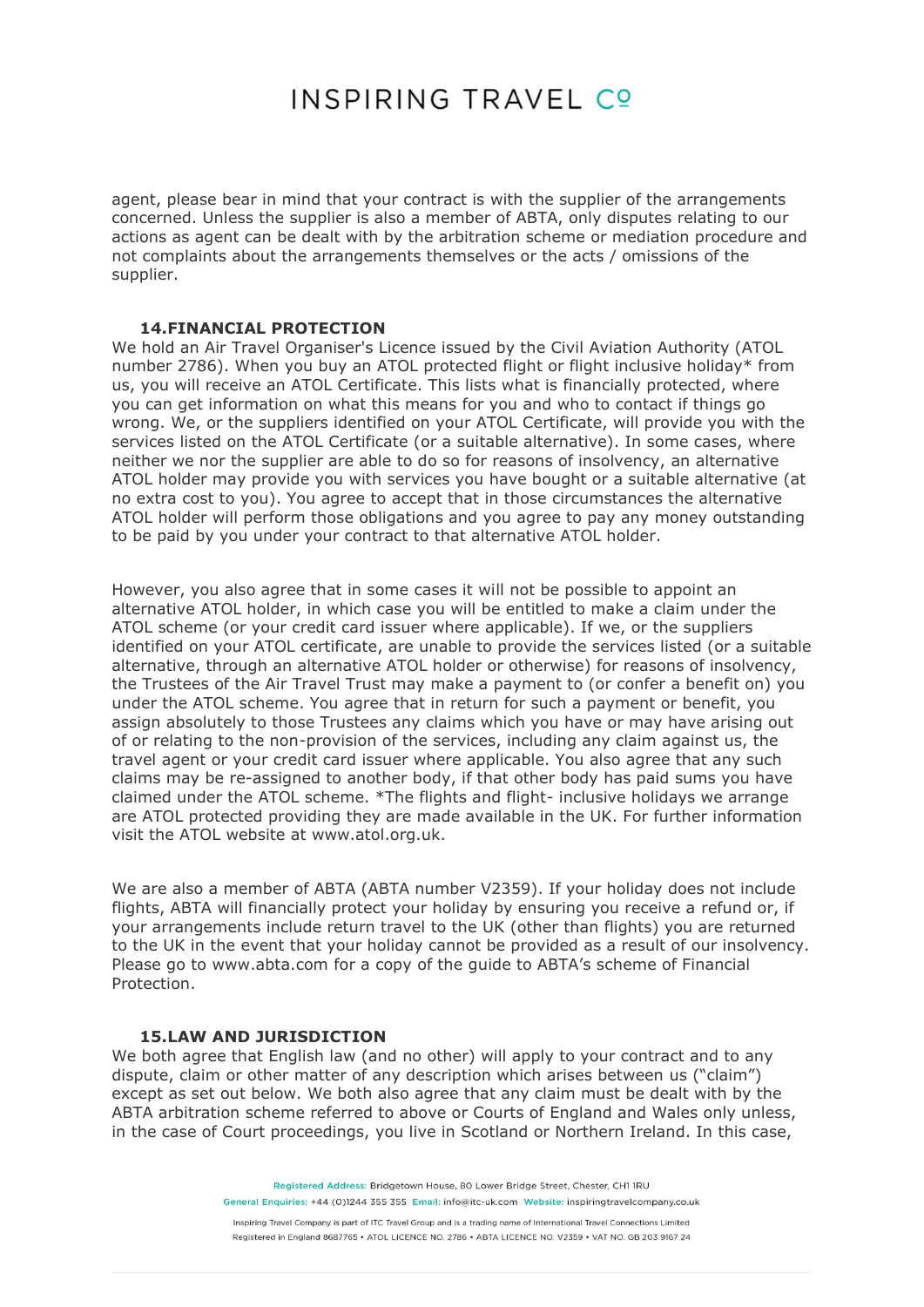proceedings must either be brought in the Courts of your home country or those of England and Wales. If proceedings are brought in Scotland or Northern Ireland, you may choose to have your contract and any claim governed by the law of Scotland/Northern Ireland as applicable (but if you do not so choose, English law will apply).

## **Villas/Cruises/Sports Tours**

## **1. DAMAGE/SECURITY DEPOSITS**

Villa and apartment complexes require you to prepay a security deposit for the sole purpose of insuring the owner against any breakages, accidental damage or such caused by your negligence, losses, extra cleaning or outstanding accounts which you may have incurred during your stay. If damage exceeds the maximum applicable amount, you will be responsible for the full cost. The amount will be confirmed to you at time of booking and refunded post your holiday once the villa management agency has inspected the villa on the day of your departure. The inspection where possible will be conducted before you vacate the property so that reimbursement can be approved immediately or any remedial action mutually agreed. However, if this is not practical due to early/late departures the inspection will be conducted on the day of departure and reimbursement made no later than 3 weeks after departure.

If you discover any problems or breakages on arrival please report them immediately to avoid any misunderstanding once your rental period has ended.

#### **2. Suppliers' Conditions**

Many of our third party suppliers have their own terms and booking conditions and you will be bound by these as they apply to your contract with us as far as the supplier is concerned. Our supplier's conditions will also apply to your contract with us, and in the event of any conflict between the supplier's conditions and our conditions, the supplier's conditions will prevail, unless any term in the supplier's conditions is deemed to be invalid or unenforceable, in which case our conditions will prevail.

Some of our suppliers' conditions may limit or exclude liability on the part of the relevant supplier and, by virtue of their application to your contract with us, may also limit or exclude our liability to you, and they are often subject to international conventions. Where relevant, copies of such conditions may be available for inspection at the office of the relevant supplier

## ESSENTIAL INFORMATION

We fully recognise that the choices you can make concerning your chosen accommodation, the destinations you wish to visit and your airline carrier are vast. Our specialist team is able to provide helpful information including flight details, car hire and basic costs for all accommodation. Once you have decided on a preferred itinerary,

> Registered Address: Bridgetown House, 80 Lower Bridge Street, Chester, CH11RU General Enquiries: +44 (0)1244 355 355 Email: info@itc-uk.com Website: inspiringtravelcompany.co.uk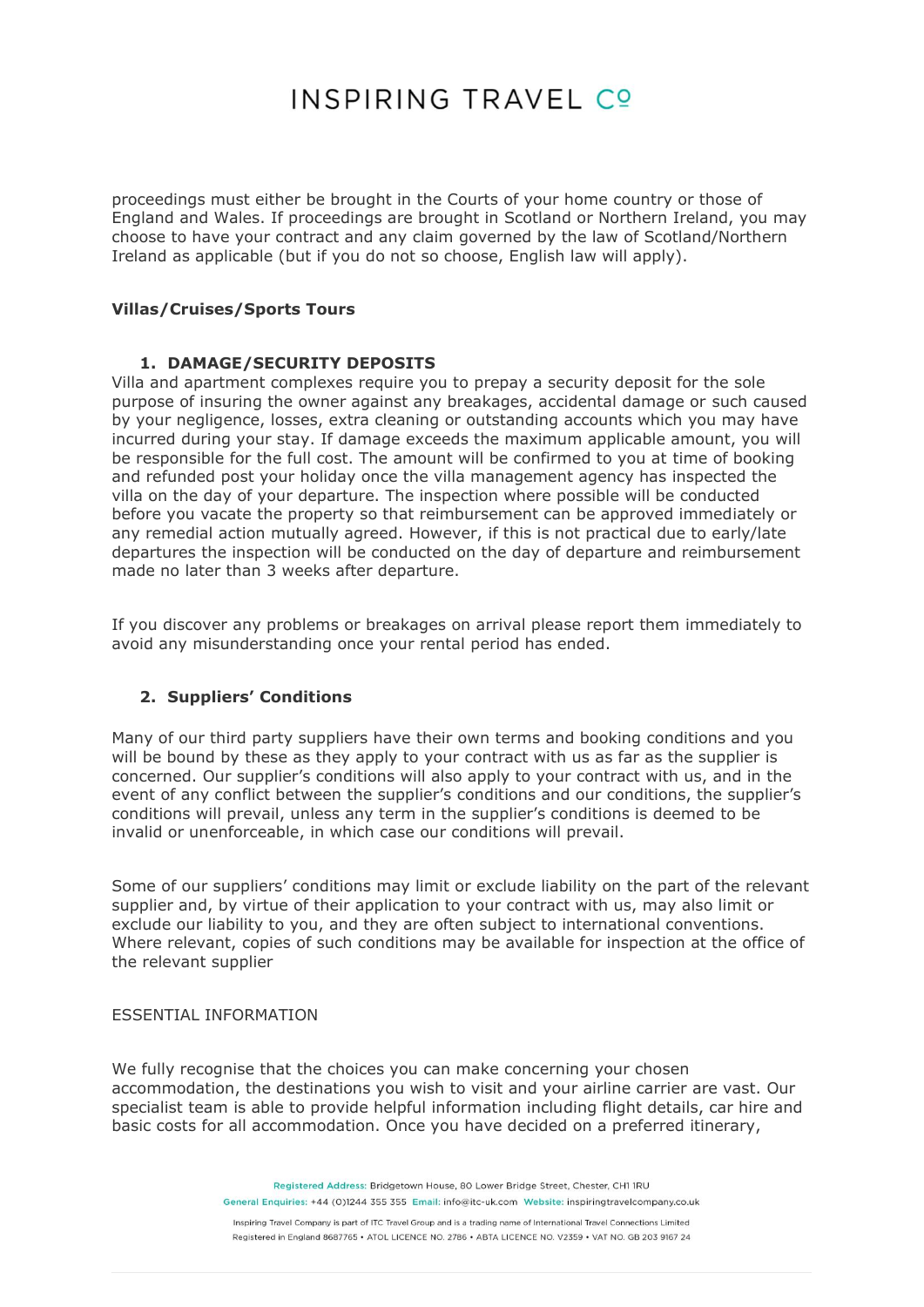simply contact one of our Travel Specialists for advice and a full holiday recommendation by telephoning the number shown in the brochure or on our website. As we have first hand intimate knowledge of the destinations we feature, we will of course be pleased to discuss and advise you on the most appropriate holiday that meets your requirements. As there are many holiday choices available to you, we have provided a "from" price for all the hotels featured in our brochures and website as a guide. Prices unless otherwise stated are per person in £ sterling and based on: • Accommodation for two people sharing based on the room category as shown

- Private transfers (wherever possible)
- All international and internal flights (where applicable) based on return economy airfares

Our Travel Specialists will confirm the price of your specific holiday requirements at the time of booking.

As our brochure is prepared many months before the start of the holiday season, all prices and added value offers are subject to availability at the time of booking.

The prices shown are for guidance only and we therefore recommend strongly that you contact us to obtain the most up-to-date holiday price.

## **WHAT YOUR HOLIDAY PRICE INCLUDES**

- 1. Air travel as booked and detailed in our confirmation of your booking
- 2. Accommodation as booked and detailed in our confirmation of your booking.
- 3. Meals, as shown in the hotel description and on your confirmation. "Breakfast" usually means continental breakfast, unless stated otherwise. "Half board" is breakfast and evening meal, which is generally with a restricted choice of menu or restaurant. "Full board" is breakfast, lunch and dinner. "All-inclusive" is breakfast, lunch, and dinner with house wine, snacks, unlimited bar drinks (excluding champagne and some premium brands) served by the glass.
- 4. Return transfers from airport to hotel/resort unless stated at the time of booking. At destinations where transfers are provided by the hotel, you may be transferred along with other hotel guests arriving on the same flight.
- 5. Services of an International Travel Connections Ltd representative in most of our featured destinations.
- 6. Mandatory hotel taxes and service charges.

Registered Address: Bridgetown House, 80 Lower Bridge Street, Chester, CH11RU General Enguiries: +44 (0)1244 355 355 Email: info@itc-uk.com Website: inspiringtravelcompany.co.uk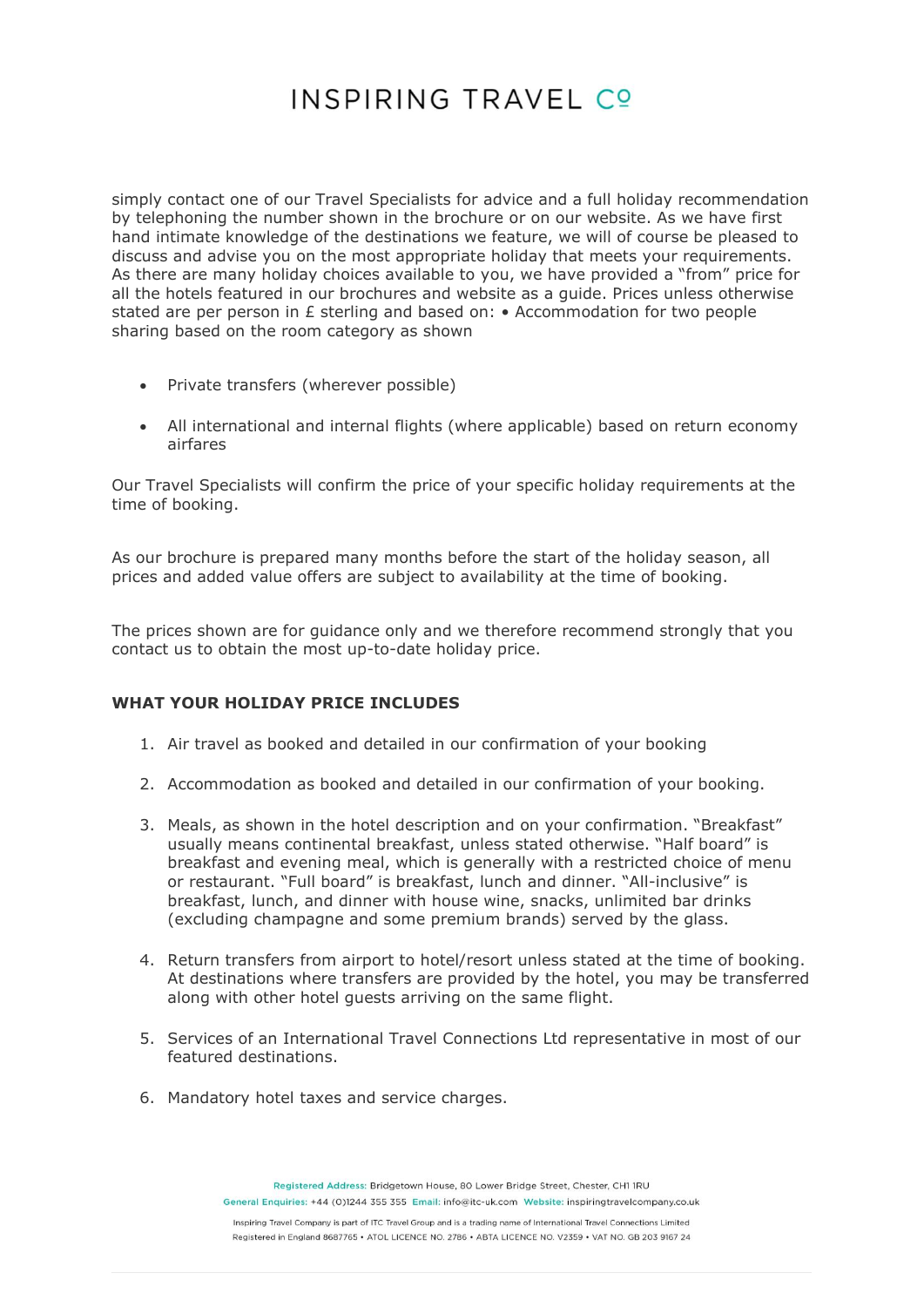- 7. United Kingdom departure tax and passenger service charge (for all international departures). Children under 2 years of age, who have not been allocated seats, are exempt from this tax.
- 8. Luggage allowance as determined by the carrier, the amount will be detailed in the travel documents.
- 9. Special offers that are available at the time of booking.

## **WHAT YOUR HOLIDAY PRICE EXCLUDES**

- 1. Some overseas airport departure taxes (generally  $£15 £30$  per person, per island/country, payable locally in the local currency or US\$). Also cruising tax (as applicable) between US\$2 and US\$4 per person, per day is payable locally.
- 2. Travel Insurance, which you must have in force prior to your departure
- 3. Charges made by the hotel in respect of infant's requirements and babysitting.
- 4. The services of ITC Travel Group representatives at the destinations where there are no local representatives.
- 5. Items of a personal nature drinks, laundry, room service, telephone calls, etc. and any tax payable on these.
- 6. Visa and passport charges.
- 7. Cost of inoculations or other medical requirements of the country of your destination or compulsory or non compulsory medication.
- 8. Gratuities where service charges are not mandatory.
- 9. Any applicable surcharges see Price Policy (Clause 2 of our Booking Conditions).
- 10. Tourist Tax in some destinations.
- 11. Excess baggage charges on aircraft and ground transport.
- 12. Local charges.
- 13.Charges for equipment for leisure activities or for excursions.
- 14. Excess fuel surcharges.
- 15.Any items not expressly included in the cost of your holiday.

## **TICKETS AND OTHER DOCUMENTATION**

Registered Address: Bridgetown House, 80 Lower Bridge Street, Chester, CH11RU General Enguiries: +44 (0)1244 355 355 Email: info@itc-uk.com Website: inspiringtravelcompany.co.uk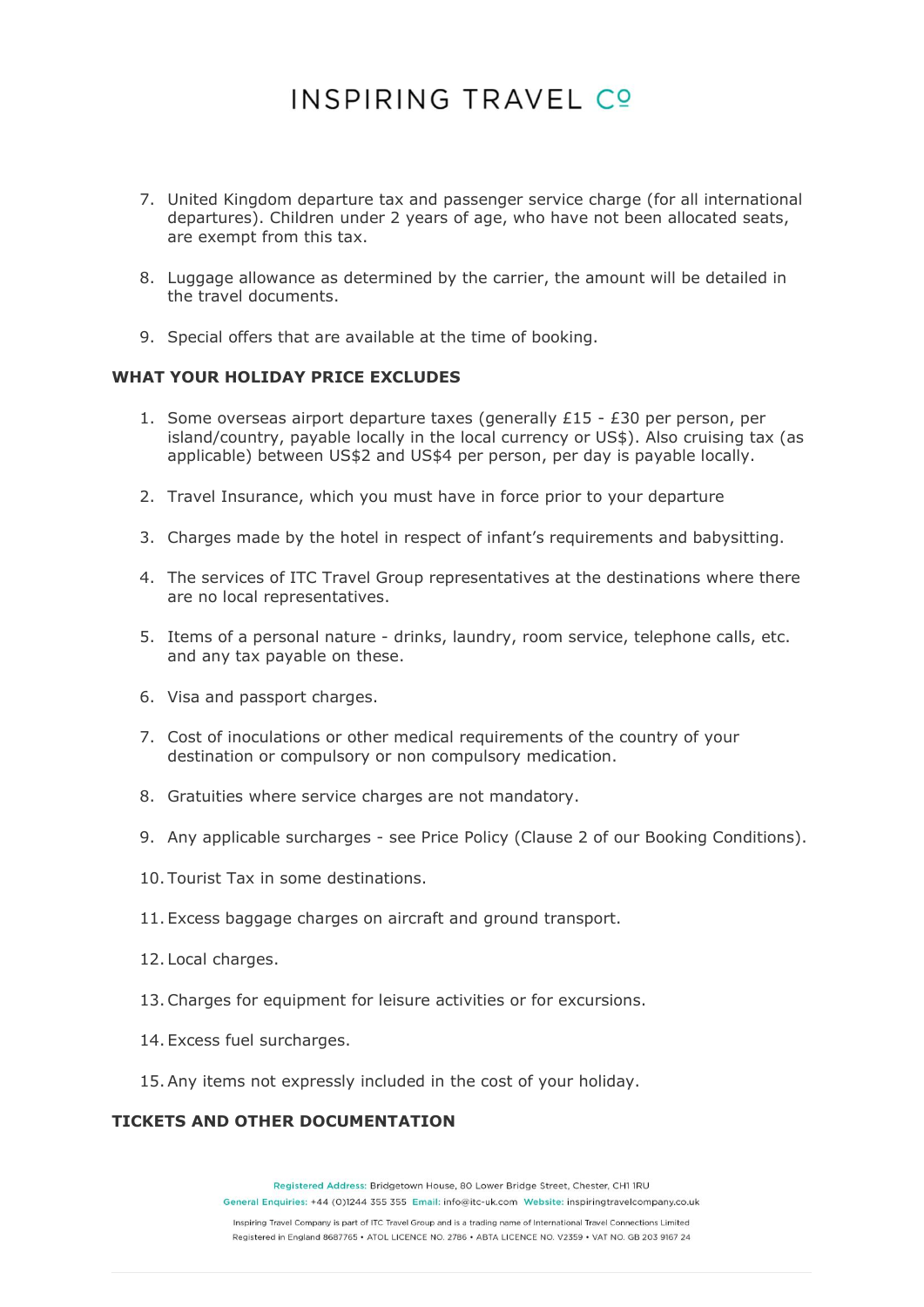Approximately  $7 - 10$  days prior to departure, providing we have received full payment, you will be sent your travel documentation. Remember that you must check-in at least 2 to 3 hours before take-off for most flights (depending on the airline). Please also ensure to check the correct airport terminal for departure. As the airline allocates seats on a first-come first served basis, we advise you to check-in as early as possible so that, if you are travelling in a party, you are less likely to be separated. Please check your flight times carefully on your ticket as these are subject to change and may well vary from those on your confirmation invoice. Should you fail to check-in on time and you miss your flight, we do not have any liability to you.

Please note:

- 1. All tickets issued in conjunction with our holiday packages are non-changeable and non-refundable. For restrictions on pre-seating requests, please see 'preseating on aircraft'.
- 2. Special meal requirements must be made at the time of booking
- 3. Full details of any disability or medical condition which may affect your holiday arrangements and any related special requirements must be disclosed to the Travel Specialist at the time of booking. These details must be confirmed in writing. We will endeavour to accommodate any special requirements, with the airline and service providers.
- 4. Tickets

(a) if tickets are issued these will need to be taken to the airport of departure and handed in at the check-in desk.

(b) if the airline operates an e ticket system you will not be issued with paper tickets with the travel documents but you will be issued with a letter of confirmation of the flight booking which should be handed in at the check-in desk.

5. Certain airlines operate an on-line check-in prior to departure. If you wish to utilise this method we cannot be responsible for any errors or changes in seating arrangements.

Please check your invoice, tickets and all other documentation carefully as soon as you receive them.

Contact us immediately if any information appears to be incorrect or missing as it may not be possible to make changes later.

## **ADVANCE PASSENGER INFORMATION AND APIS**

Registered Address: Bridgetown House, 80 Lower Bridge Street, Chester, CH11RU General Enguiries: +44 (0)1244 355 355 Email: info@itc-uk.com Website: inspiringtravelcompany.co.uk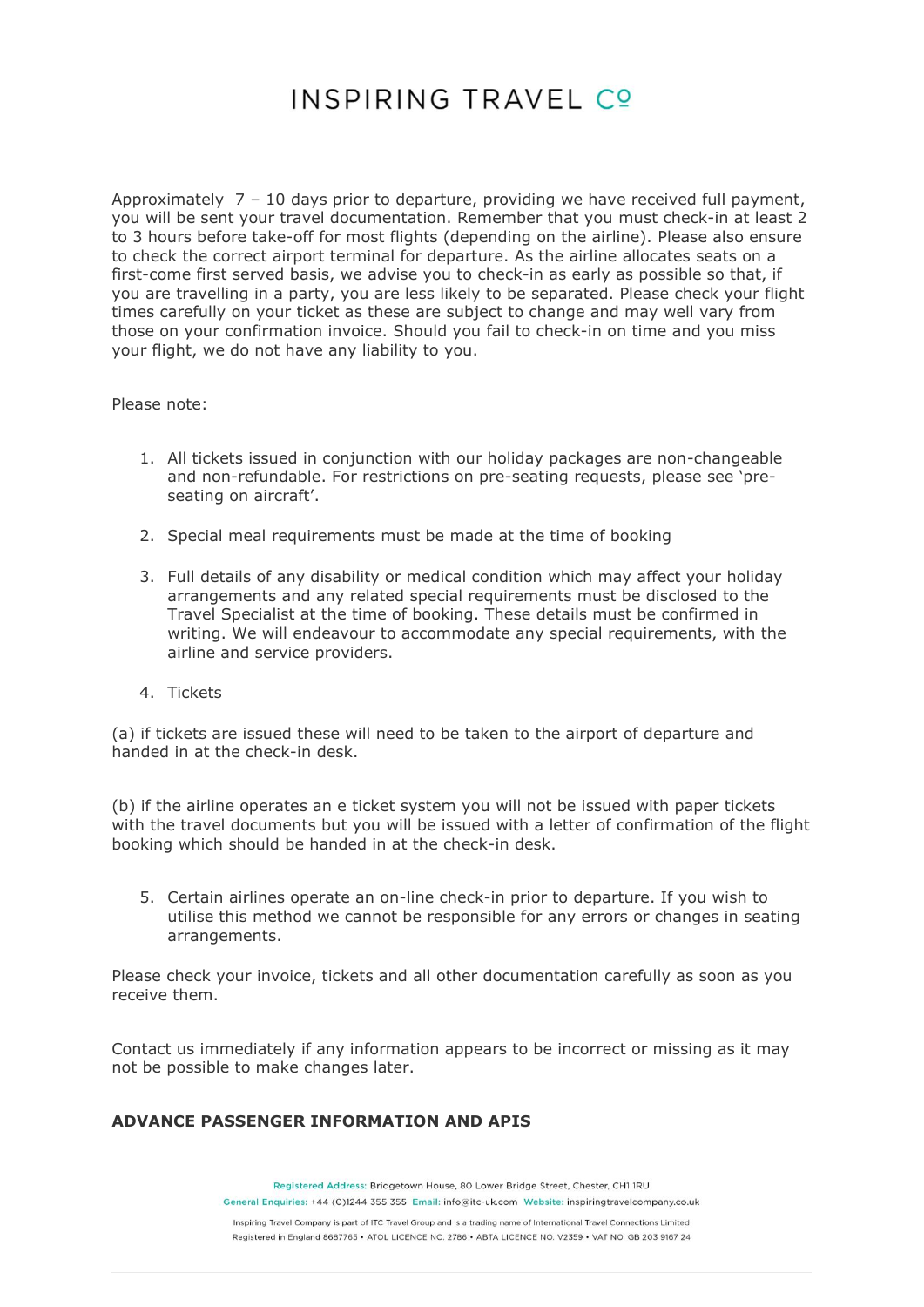UK and overseas governments require all passengers travelling by air to provide certain personal information known as Advance Passenger Information or API this means your passport/ identity card details and in some instances, your contact and other information, are provided to the authorities before you travel. Some governments also require airlines to provide them with direct access to airline passenger bookings, which may contain other passenger data. It is important that the information provided is accurate so you pass through Immigration on arrival without delay. You must provide this information when requested to do so which may be in advance of travel.

#### **PASSPORT & VISAS**

Each passenger including children is required to hold their own full and valid passport for visits to all the destinations that we feature. Most countries require that passports are valid for at least six months after the departure from their country and issued within the last 10 years. Please visit www.fco.gov.uk/travel for the individual country's passport and visa requirements for British citizens with a British passport or contact us for further details. A full British passport presently takes approximately 2 to 6 weeks to obtain or renew. If you are 16 or over and haven't yet got a passport, you should apply for one at least 6 weeks before your holiday. The UK Passport Service has to confirm your identity before issuing your first passport and will ask you to attend an interview in order to do this. All information we provide in respect of visa or passport requirements is given in good faith and as known at the time it is provided.

However, requirements may change and you must check the up to date position in good time before departure. For countries requiring visas, there should be at least one blank page in the passport to facilitate the visa stamp. Please note that some countries may require two blank pages for entry and departure visas.

If you, or any member of your party, do not hold a British citizen's passport and/or do not reside in the UK, you must check the entry requirements with the embassy of the country/ies you will be visiting. Single parents or other adults travelling alone with children should be aware that some countries require documentary evidence of parental responsibility before allowing lone parents to enter the country or, in some cases, before permitting the children to leave the country.

Subject to compliance with the applicable conditions, we can issue an electronic travel authority for entry to Australia (ETA). Please advise us at the time of booking if you require assistance.

### **Travel to and via the USA Visa Waiver**

Programme (VWP) and Electronic System for Travel Authorisation (ESTA) In order to enter the USA, every person travelling (including children) must have a visa unless they qualify for the Visa Waiver Program (VWP). Most British citizens residing in the UK will qualify for the VWP (which covers visits of up to 90 days) but please see the important note below. All visitors to the US (including children) who are eligible for the VWP must apply for authorisation to travel to the US in advance in accordance with the Electronic System for Travel Authorisation (ESTA). You must complete an online application for

> Registered Address: Bridgetown House, 80 Lower Bridge Street, Chester, CH11RU General Enguiries: +44 (0)1244 355 355 Email: info@itc-uk.com Website: inspiringtravelcompany.co.uk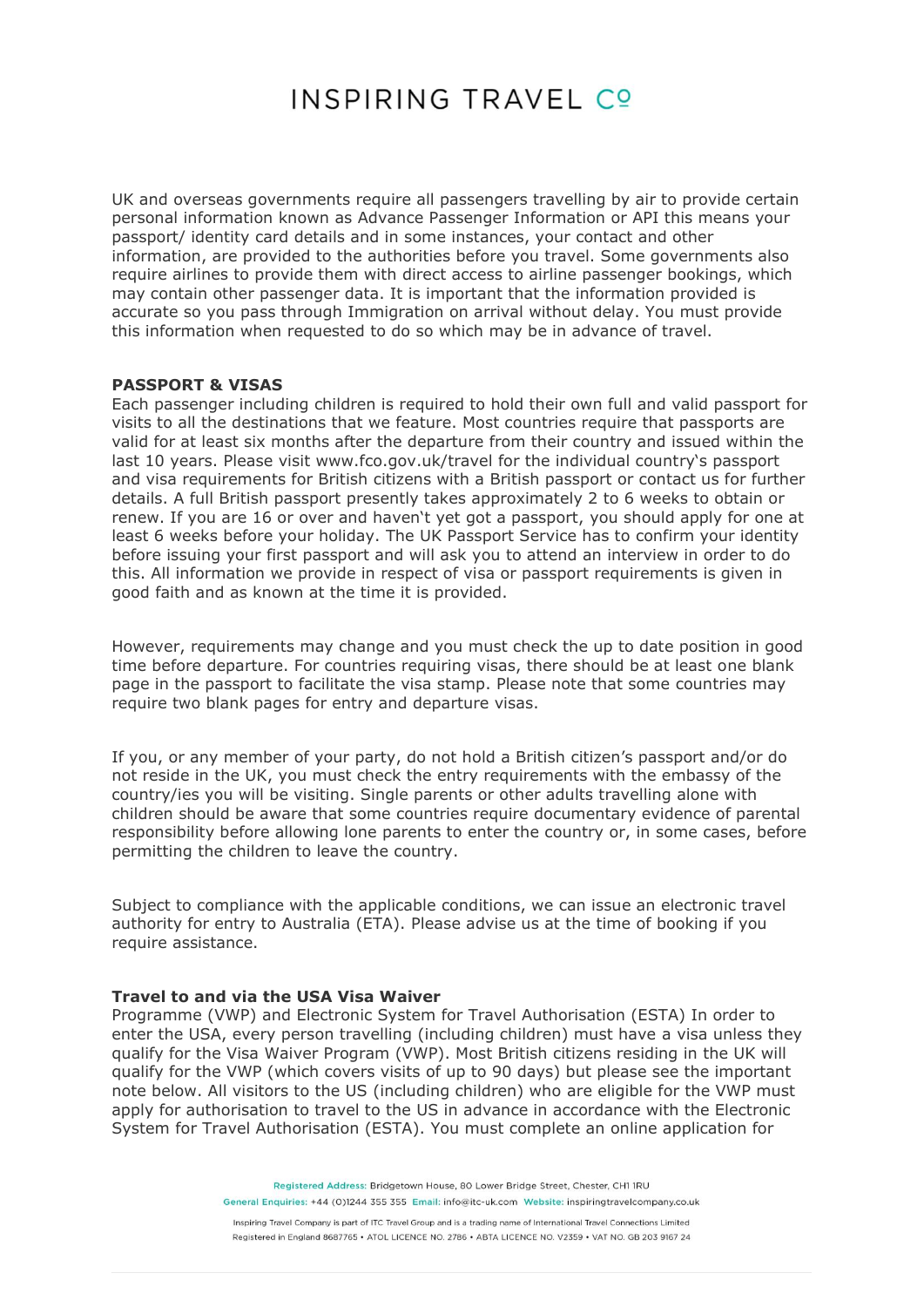authorization to travel on the ESTA website (details below) at least 72 hours before your flight to the US departs but you are recommended to apply earlier. Providing the application is accepted, you will be provided with approval via the website. Approval is usually provided very quickly but can take up to 72 hours if data needs to be checked. You should make a note of the ESTA approval number when you receive it. There is currently a US\$14 per person fee payable when you apply for your authorisation to travel. The ESTA is valid for two years and can be applied for at any time. It is very important that you complete your ESTA application using the exact address as displayed on the documentation you receive. If you have booked a flight only or the address of your accommodation is confirmed on arrival, please use the address as stated on your holiday invoice/ tickets. It's recommended that the ESTA is applied for as soon as you have booked your holiday. Important note; not all British visitors to the USA will qualify for the Visa Waiver Program.

You will need to apply for a visa if you have ever been arrested (even if you were not convicted of an offence) or have a criminal record of any description. Other exemptions also apply. If you are in any doubt as to whether you may require a visa, please contact the US Embassy, Consular Information Unit, 24 Grosvenor Square, London W1A 1AE or visit the website www.usembassy.org.uk or contact them on 020 7499 9000 before making your booking with us.

Visa requirements may change. Further information on entry requirements for the USA is available at http://travel.state.gov. You must also check entry requirements at the time of booking and in good time before departure as requirements may change.

#### **HEALTH REQUIREMENTS**

You must ensure you are aware of and comply with any health requirements, recommendations and precautions such as vaccinations for every country you are or may be visiting.

Requirements and advice may change and it is your responsibility to ensure you are aware of all recommended vaccinations and health precautions in good time before departure.

Details are available from your GP surgery and from the National Travel Health Network and Centre www.nathnac.org. Information on health abroad is also available on www.nhs.uk/Livewell/Travelhealth.

You must have adequate insurance cover for all medical costs which will not be covered by the EHIC or you will be personally responsible for payment of these to the hospital/medical practitioner. Payment may be required at the time of departure from the hospital or at the time of receiving treatment. If you have a pre-existing or current medical condition of any kind or if you are pregnant, then you must get clearance to travel from your own doctor. Please also check the terms of your travel insurance policy. Pregnant ladies are not accepted by most airlines after 28 weeks of pregnancy.

> Registered Address: Bridgetown House, 80 Lower Bridge Street, Chester, CH11RU General Enguiries: +44 (0)1244 355 355 Email: info@itc-uk.com Website: inspiringtravelcompany.co.uk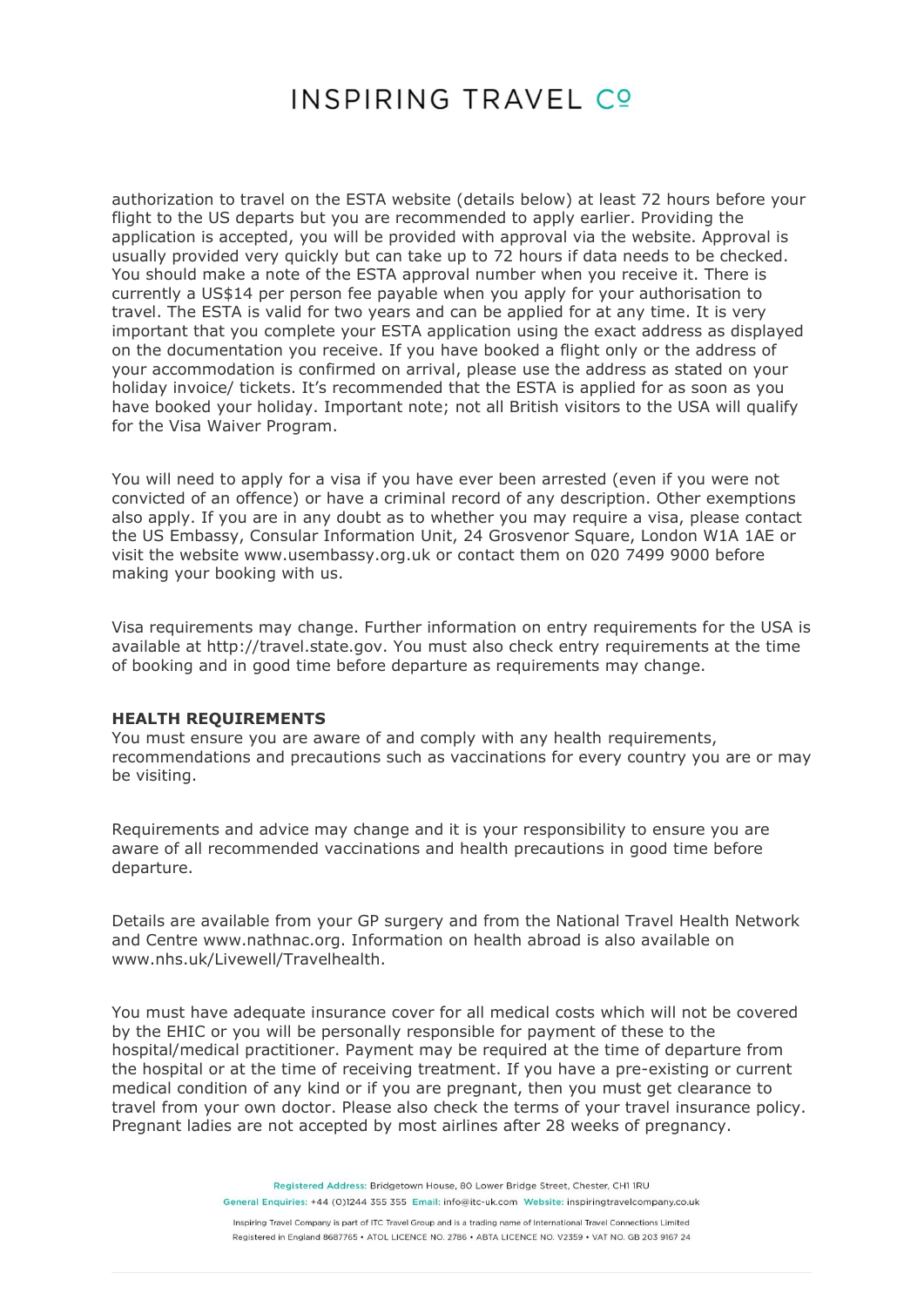IMPORTANT: It is your responsibility to ensure that you hold the correct, valid documents for the country/ies you are visiting and have obtained and have proof of any compulsory vaccinations. You should also carry written confirmation of any medication Requirements you may have. Further, we cannot accept responsibility if you are refused passage on any airline or other transport or entry into any country due to the failure on your part to carry the correct documentation. If failure to do so results in fines, surcharges, claims, financial demands or other financial penalties, costs or expenses being imposed on or incurred by us, you will be responsible for indemnifying and reimbursing us accordingly.

## **LUGGAGE ALLOWANCE**

Allowances vary according to the carrier, destination, route and the class of travel booked. You will be advised of the specific allowances and restrictions with your travel documentation. Should you require these at the time of booking, please ask your Travel Specialist.

Please note:

- 1. Many airlines restrict the weight, size, dimensions and contents of hand luggage. For further details please check with the airline you are flying with.
- 2. The airline may impose a charge payable by you at the check-in or refuse to allow the luggage to be checked-in until the weight and dimensions are within the prescribed limits if your luggage is over the prescribed allowance.

We will not be responsible for any such charges or be liable for the cost of any items which you are unable to check-in and are left at the airport.

3. There are restrictions on the contents of hand luggage to be taken on board an aircraft. You are advised to visit www.gov.uk/hand-luggage-restrictions

## **AIRLINE DELAYS & PASSENGER RIGHTS**

If your flight is cancelled or delayed, your flight ticket is downgraded or boarding is denied by your airline, depending on the circumstances, the airline may be required to pay you compensation, refund the cost of your flight and/or provide you with accommodation and/or refreshments under EC Regulation No 261/2004 the Denied Boarding Regulations 2004. Full details of these rights are posted at EU airports and are also available from airlines/ airline websites or visit www.caa.co.uk.

Please note that any compensation or other payment due to you is the responsibility of the airline and will not automatically entitle you to a refund from us. All sums you receive or are entitled to receive from the airline concerned by virtue of these Regulations represent the full amount of your entitlement to compensation or any other payment arising from such cancellation, delay, downgrading or denied boarding. This includes any disappointment, distress, inconvenience or effect on any other

> Registered Address: Bridgetown House, 80 Lower Bridge Street, Chester, CH11RU General Enguiries: +44 (0)1244 355 355 Email: info@itc-uk.com Website: inspiringtravelcompany.co.uk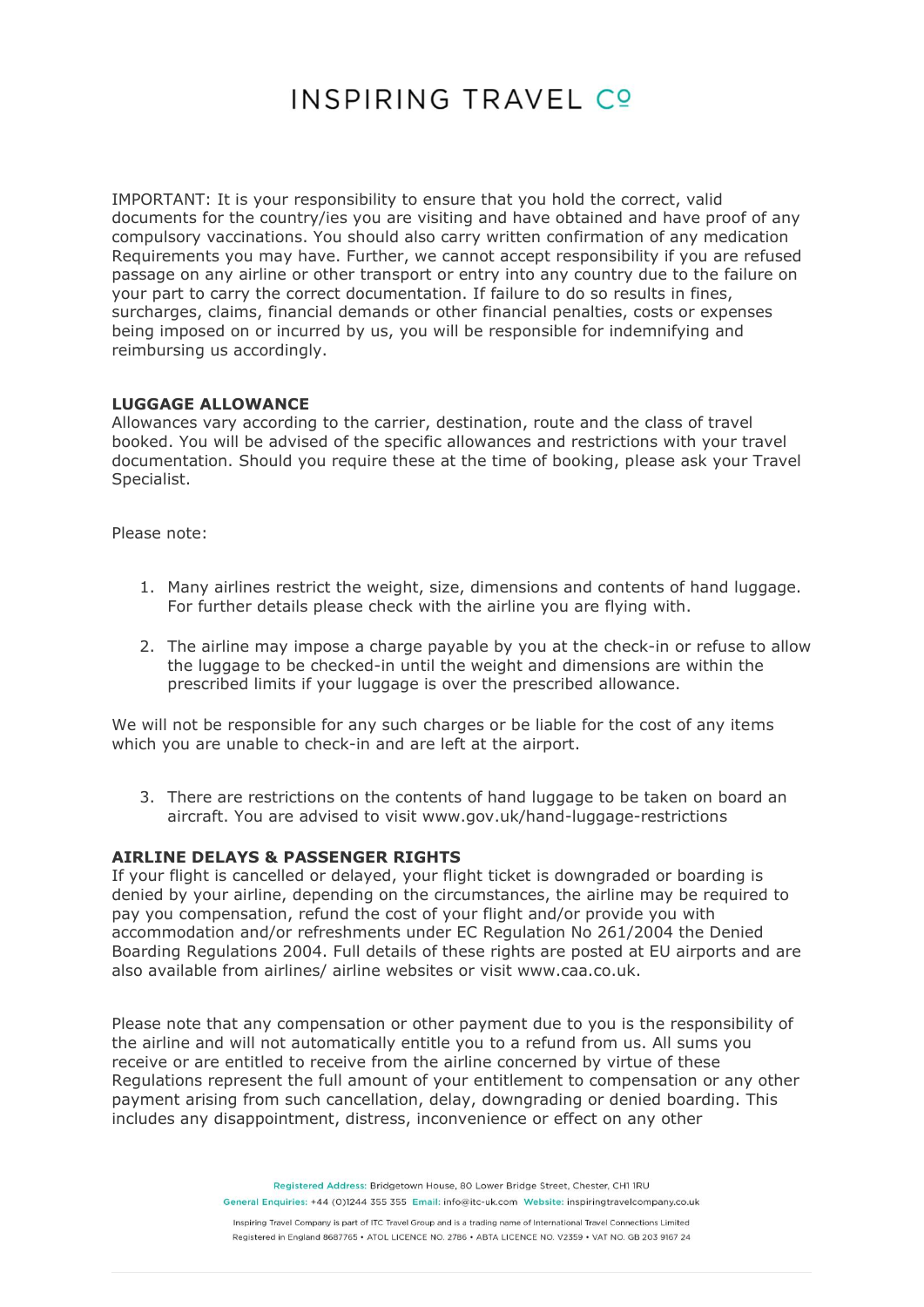arrangements the fact a delay may entitle you to cancel your flight does not automatically entitle you to cancel any other arrangements even where those arrangements have been made in conjunction with your flight. If, for any reason, we make any payment to you or a third party which the airline is responsible for in accordance with the Denied Boarding Regulations, you must, when requested, assign to us the rights you have or had to claim the payment in question from the airline.

If your airline does not comply with these rules you may complain to the Civil Aviation Authority on 020 7453 6888 or by e-mail to passengercomplaints@caa.co.uk or see www.caa.co.uk – Referring Your Complaint to the CAA.

Please check your travel insurance policy for compensation following airline delays.

Where long flight delays result in lost holiday time, refunds are not given by suppliers for unused accommodation as rooms are held for delayed arrivals and are not re-let. Please also note that an airline carrier may, if circumstances so require, divert, postpone or delay any flight, or alter the airport of departure or arrival and may, without notice, substitute alternative carriers or aircraft.

We are not always in a position at the time of booking to confirm the flight timings which will be used in connection with your flight. The flight timings shown in our brochure, on our website and/or detailed on your confirmation invoice are for guidance only and are subject to alteration and confirmation. Flight timings are outside our control. They are set by airlines and are subject to various factors including air traffic control restrictions, weather conditions, potential technical problems and the ability of passengers to check in on time. The latest known flight times will be those shown on your tickets or confirmation of the flight booking, which will be despatched to you approximately two weeks before departure. You must, accordingly, check your tickets very carefully immediately upon receipt to ensure that you have the correct flight times. It is possible that the flight times may be changed even after tickets have been despatched; we will contact you as soon as possible if this happens.

### **BANNED AIR CARRIERS**

In accordance with EU Regulation No 2111/2005, we are required to bring to your attention the existence of a "Community list" which contains details of air carriers who are subject to an operating ban within the EU. The Community list is available for inspection at http://ec.europa.eu/transport/air-ban/list\_en.htm We are also required to advise you of the actual carrier(s) (or, if the actual carrier(s) is not known, the likely carrier(s)) that will operate your flight(s) at the time of booking. Where we are only able to inform you of the likely carrier(s) at the time of booking, we will inform you of the identity of the actual carrier(s) as soon as we become aware of this. Any change to the operating carrier(s) after your booking has been confirmed will be notified to you as soon as possible. If the carrier with whom you have a confirmed reservation becomes subject to an operating ban as above as a result of which we/ the carrier are unable to offer you a suitable alternative the provisions of clause 7 of our Booking Conditions "Alterations and cancellations by the Company" will apply.

> Registered Address: Bridgetown House, 80 Lower Bridge Street, Chester, CH11RU General Enquiries: +44 (0)1244 355 355 Email: info@itc-uk.com Website: inspiringtravelcompany.co.uk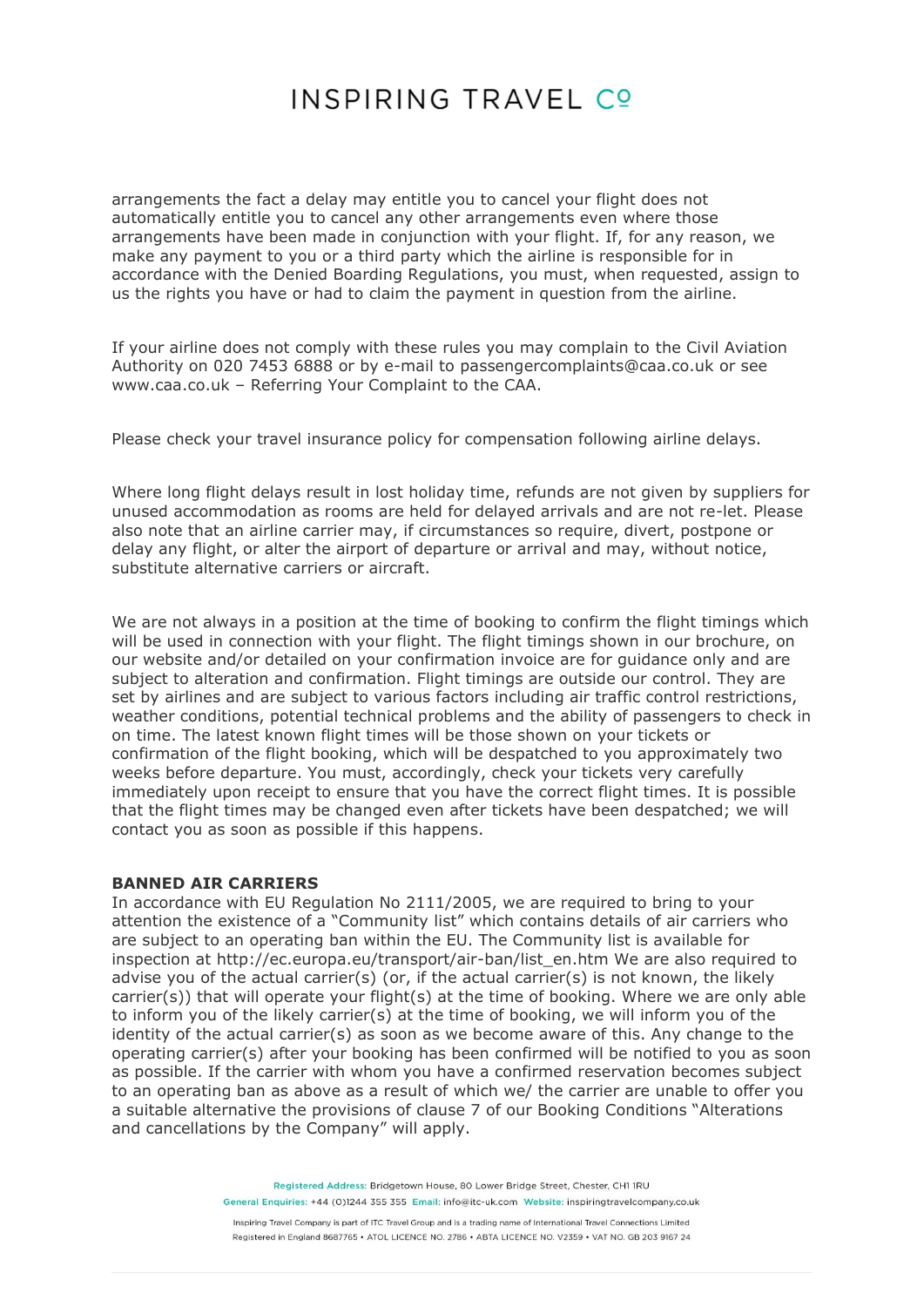## **NON PACKAGES**

Some of the holiday arrangements we sell are not "packages" in accordance with the Package Travel, Package Holidays and Package Tours Regulations 1992.

For these arrangements, the acceptance of liability set out in Clause 10(ii)a) of our Booking Conditions will not apply. Instead, we will use reasonable skill and care in the performance of any services which we or any of employees provide subject to and in accordance with the other terms of the Booking Conditions. For services which are provided by third parties such as hoteliers and transport companies, we will use our reasonable skill and care in selecting reputable suppliers.

#### **PRE-SEATING ON AIRCRAFT**

Pre-seating can be arranged on most international carriers and charges may apply. However, the seating available will be limited and once this limit is reached, airlines will only allocate seats at check-in and this cannot be overridden. Pre-assigned seats cannot be guaranteed as airlines do not undertake to provide any particular seat in the aircraft.

Therefore, you agree to accept any seat that may be allocated on the flight in the class for which the ticket has been issued. Certain airlines now operate a voluntary online system to book your seats in advance, please see your travel documentation to see if this is available. Depending on your airline, you may be able to check-in online in advance.

Please note:

- 1. Bassinettes for babies must be booked at the time of booking and are on a first come first served basis. Due to airline availability bassinettes cannot be guaranteed.
- 2. If you have any special seating, dietary or other requirements as a result of any disability, reduced mobility or medical condition, please advise us at the time of booking or as soon as you are able if you are not in a position to do so when booking. We will pass such information to the airline concerned but cannot guarantee that they will be met.

### **INTER-ISLAND & OVERSEAS INTERNAL FLIGHTS**

Please note that on aircrafts used for flights between islands extra luggage restrictions will apply. We will try and ensure that special requirements relating to disability or mobility needs can be accommodated but this cannot be guaranteed.

## **SAFETY OVERSEAS**

Safety standards and rules are set by each country. These may not be equivalent to those of the UK and, in some cases, could be lower. This includes activities, public transport, taxis, theme parks and other recreational facilities. Many hotels do not have lifeguards on duty at the swimming pool and some may have signs indicating that

> Registered Address: Bridgetown House, 80 Lower Bridge Street, Chester, CH11RU General Enguiries: +44 (0)1244 355 355 Email: info@itc-uk.com Website: inspiringtravelcompany.co.uk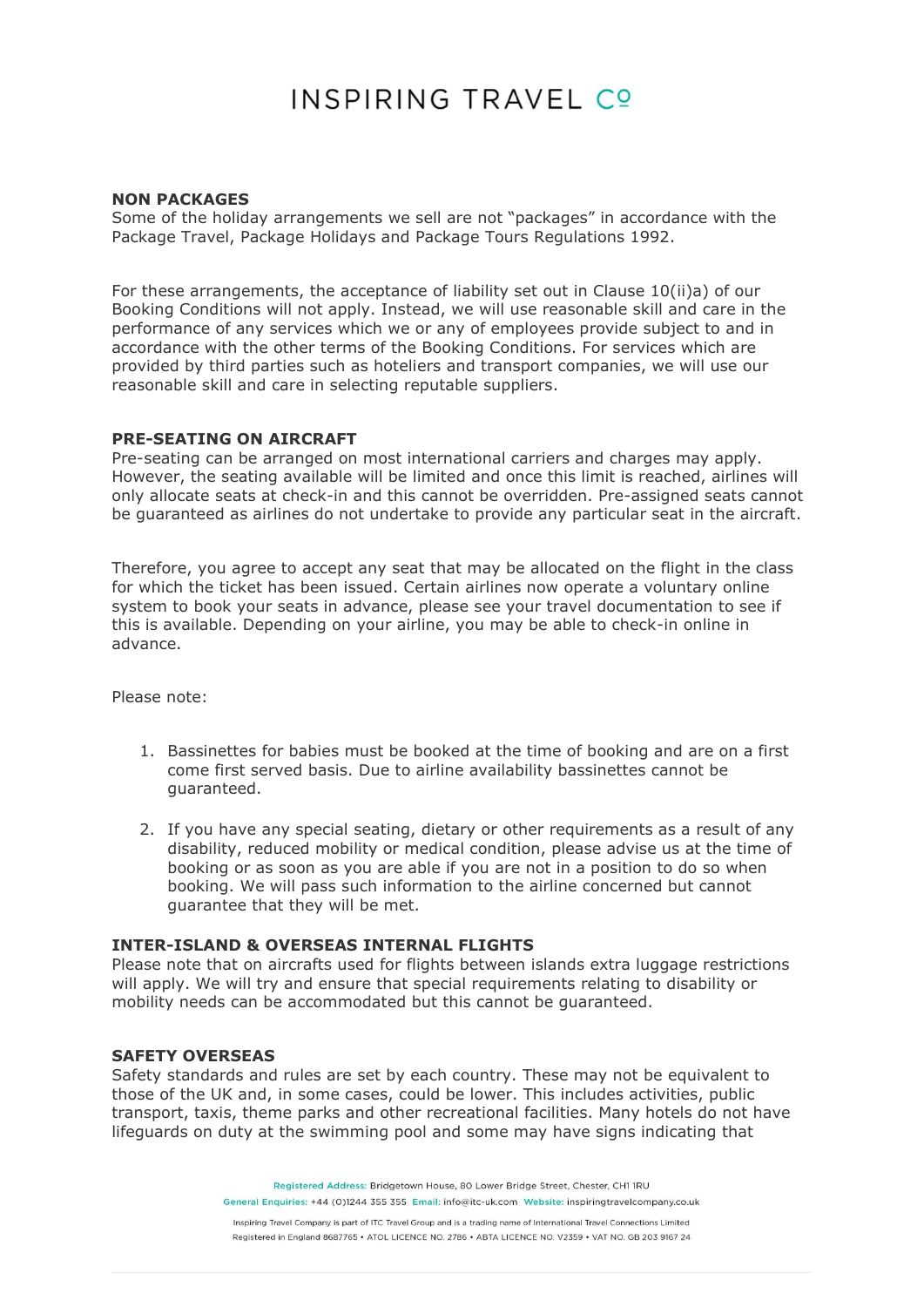swimming is at your own risk. Please act responsibly, particularly with children, as the depth and design of hotel pools vary. We suggest that, in all cases, you familiarize yourself with each pool, particularly prior to diving or allowing any children travelling with you to swim. When properties provide cots for infants, you must check you are happy with the standard and safety prior to use. Caution should be exercised with regard to some room facilities (such as tea and coffee making machines, Jacuzzi baths, etc). Parents should ensure that the standards for childcare and the facilities of the children's clubs meet their requirements. Further information is available on request.

## **WEATHER & PUBLIC UTILITIES**

Public utilities and continuity of services, such as water and electricity should not be taken for granted at your destination. On tropical islands and in less developed countries, there may be interruptions to the supply. Occasionally in the tropics, severe storms and cyclones do occur. Generally, the "hurricane season" in the Caribbean, North and Central America is from June to November and in the southern hemisphere, cyclones can occur between December and April although this varies between regions and areas. It is advisable to check, prior to departure, for any unusual weather that may affect the enjoyment of your holiday. Further information is available at www.metoffice.gov.uk.

## **CUSTOMERS WITH ANY DISABILITY, MEDICAL CONDITION OR REDUCED MOBILITY**

If any member of your party has any medical condition, disability or reduced mobility which may affect your holiday or any special requirements as a result (including any which affect the booking process), please tell us before you confirm your booking so that we can assist you in considering the suitability of the arrangements and/or making the booking. In any event, you must give us full details in writing at the time of booking and whenever any change in your condition, disability or mobility occurs. You must also promptly advise us if any such condition, disability or reduced mobility which may affect your holiday develops after your booking has been confirmed. We are not a specialist disabled holiday company, but we will do our best to cater for any special requirements you may have. We will make every effort to recommend the most suitable holiday for you as we do have a specialist department who will be able to provide information to you. For further information, call us to discuss your holiday requirements. Within the EU, airlines will facilitate access to air transport for disabled persons and persons of reduced mobility and ensure they receive assistance when travelling by air in accordance with EC Regulation 1107/2006.

This also applies to passengers departing from an airport situated outside the EU to an airport situated within the EU if the air carrier is an EU Community Air Carrier. Due to the nature of some of our hotels/destinations, many may lack the simplest facilities, such as ramps for wheelchairs and door access. This may apply to shops, restaurants public transport and recreational facilities.

### **ACCOMMODATION CHECK-IN/CHECK-OUT**

The standard international practice is to let rooms from midday to midday but this can vary between 10:00am and 3:00pm. Therefore, if you check-in immediately after a night flight, this would normally count as one night's accommodation. Similarly, if your return

> Registered Address: Bridgetown House, 80 Lower Bridge Street, Chester, CH11RU General Enguiries: +44 (0)1244 355 355 Email: info@itc-uk.com Website: inspiringtravelcompany.co.uk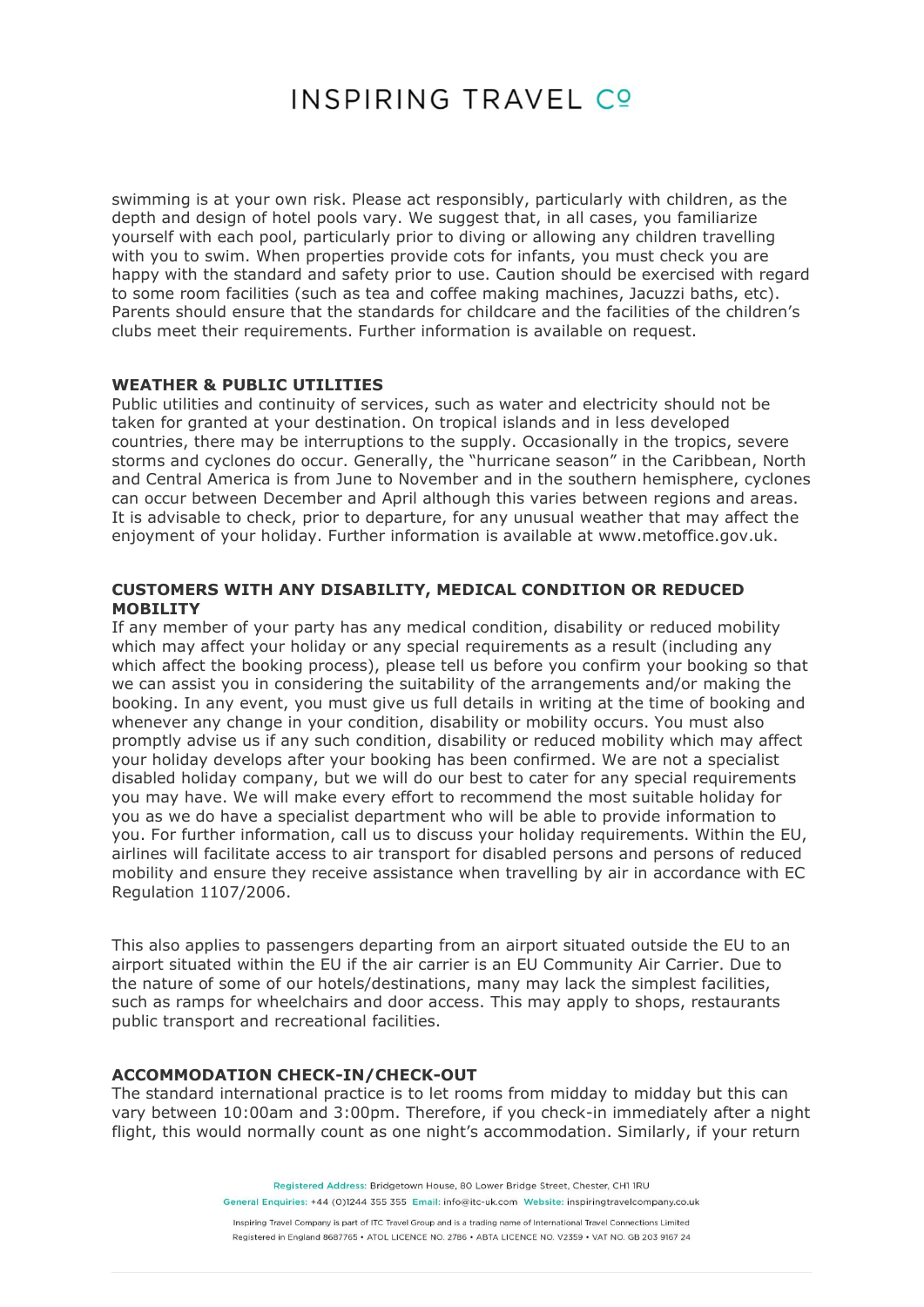flight is at night, you will normally be required to vacate your room at 12:00 noon prior to leaving for the airport. Day rooms are subject to availability and cost and can be arranged locally with the accommodation management. In order to guarantee an early check-in or a late check-out, the pre-payment of an extra night's accommodation will be necessary. Please check at the time of booking.

Guests may be asked to present a credit card or a substantial cash deposit upon checkin to guarantee payment of extras/incidentals. The use of room safes is recommended and items of value should be deposited with the hotel.

## **HOTEL ACCOMMODATION CATEGORIES**

Throughout our featured destinations, there are no official hotel ratings. Room and suite category descriptions which are referred to throughout the brochure and on our website are set by each individual hotel - the terminology is not our own. Therefore, you will find that some accommodation categories and their respective prices will be determined purely by location (the proximity to the beach for example) and some by the décor of the accommodation itself. Others will be a combination of the two. When we use the term 'Ocean View', it means just that - that the sea can be seen from the room, patio or balcony, but please note that sometimes, the view may be partial or at an oblique angle.

### **BEACHES**

Please note that all beaches at the accommodation/ resorts featured are open to the public unless specifically stated otherwise. Minimum clothing restrictions may operate on beaches in certain countries. We cannot guarantee beaches in every country will be manned with lifeguards or provide flags for information on currents and conditions unfavourable or favourable for safe swimming or Watersports. You must satisfy yourself that conditions are safe for swimming before doing so.

## **BUILDING WORKS**

We strive to ensure that your accommodation will not be in an area of construction and that your accommodation will not be undergoing substantial refurbishment which may cause you inconvenience. We have no control over building works our hoteliers are carrying out or building works which are being carried out in the immediate locality of your accommodation. If it comes to our attention that building works are being carried out which will or may have a material effect on your holiday we will notify you as soon as we become or are made aware of the nature of the works and whether the works will or will not cause you undue inconvenience.

### **TAXES**

We will advise at the time of booking and with the travel documentation when, and if, any local taxes are payable in respect of the arrangements you have booked with us.

### **FACILITIES IN HIGH/LOW SEASONS**

In low seasons and periods of low occupancy, a few facilities at some hotels/ resorts may close. For example, a pool may be closed for maintenance or a restaurant for

> Registered Address: Bridgetown House, 80 Lower Bridge Street, Chester, CH11RU General Enguiries: +44 (0)1244 355 355 Email: info@itc-uk.com Website: inspiringtravelcompany.co.uk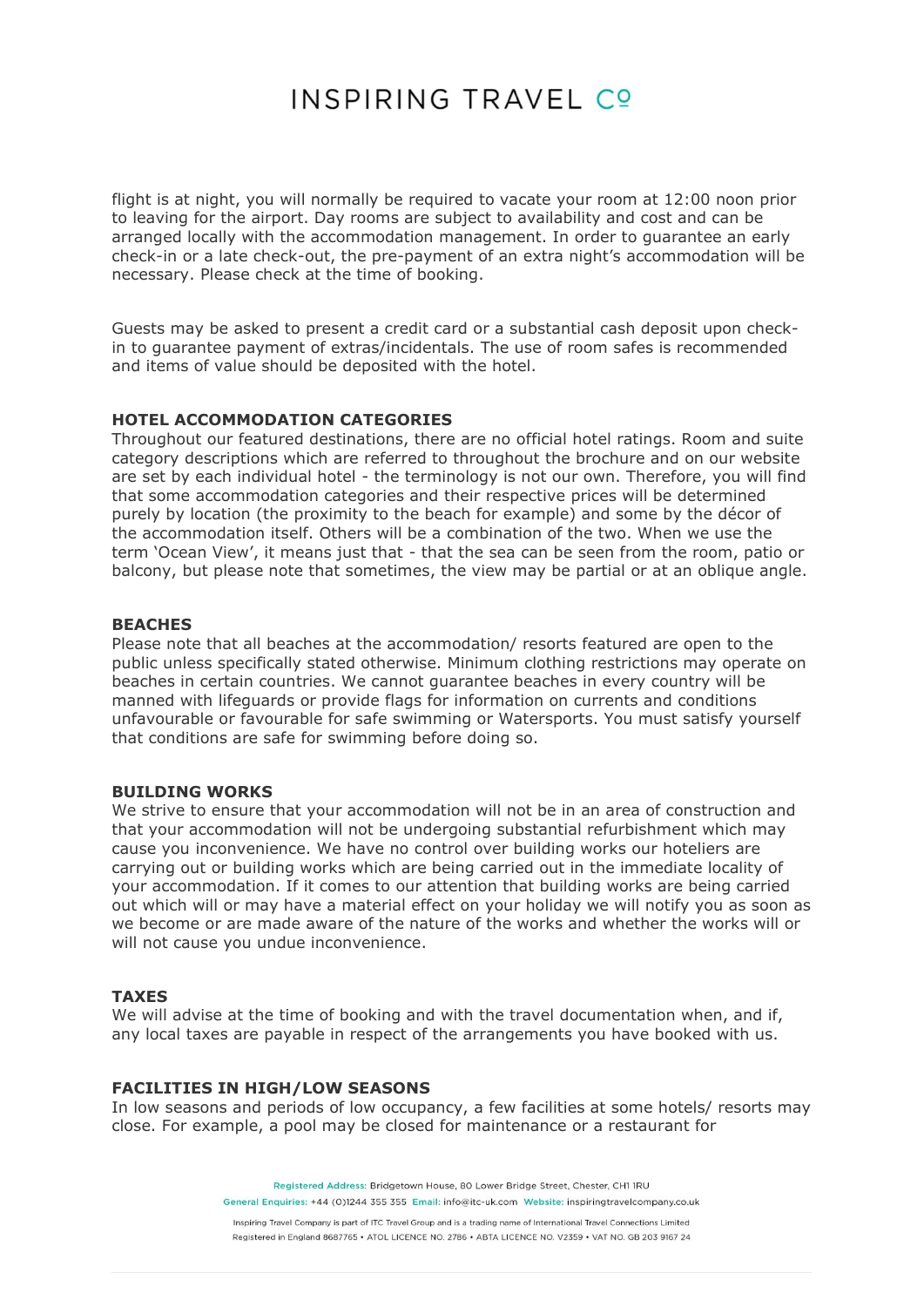refurbishment. We will advise you of any changes to the availability of the facilities and of any work taking place known to us at the time of booking or as soon as we have been informed.

#### **NATIONAL AND SPECIAL RELIGIOUS PERIODS**

There may be restricted facilities e.g. restaurant / shop opening times, availability of public transport, recreational facilities etc, during national holidays and/or religious periods or festivals. Ramadan is observed in Dubai, Oman, Bahrain, Qatar, Malaysia, The Maldives, Indonesia, India, Egypt and Morocco. It is observed in the ninth month of the Muslim Calendar, the exact dates are determined by the lunar cycle. During this period, there are restrictions with regard to eating, drinking and smoking in public during daylight hours.

## **CAR HIRE**

ITC Travel Group only deals with reputable car hire companies and, in the high season in particular, we strongly recommend that you pre-book your hire car to guarantee availability. Hirers must normally be 23 years of age or over (minimum of 25 years for prestige cars) and hold a FULL and VALID British driving licence, which must be carried at all times.

If you plan to drive in Europe, you may need an International Driving Permit for the areas you plan to drive in. You may need more than one depending on where you are visiting. Permits are available from certain branches of the Post Office. To find out more about getting an International Driving Permit

visit https://www.postoffice.co.uk/identity/international-driving-permit

Local licences (if applicable) are obtainable from the hirer or main police stations upon presentation of a British driving licence and must be paid for locally, together with petrol and optional extra insurance. When collecting your hired car, you will be asked to sign the hire car company's standard hire agreement. This agreement is likely to contain provisions that limit or exclude the hire car company's liability to you in certain situations. Please read the agreement carefully and ensure that you have adequate insurance cover. In some countries compulsory collision damage waiver is required. A credit card will be required as a deposit against fuel, insurance waiver, additional child/baby seats or other costs. For infants, front airbags may not be disconnected in certain vehicles, please check with the hirer. You are advised to take out additional insurance if voluntary such as collision damage waiver or equivalent for the country of your destination.

#### **EUROPE SELF DRIVE**

If you are driving your own car in Europe, you may need to obtain and carry a physical Green Card for your UK car insurance to be valid in the EU. These cards will be available from your car insurance provider, but you may be charged a small fee to cover administration costs.

You may also need a GB sticker for your own car when driving in the EU.

Registered Address: Bridgetown House, 80 Lower Bridge Street, Chester, CH11RU General Enguiries: +44 (0)1244 355 355 Email: info@itc-uk.com Website: inspiringtravelcompany.co.uk